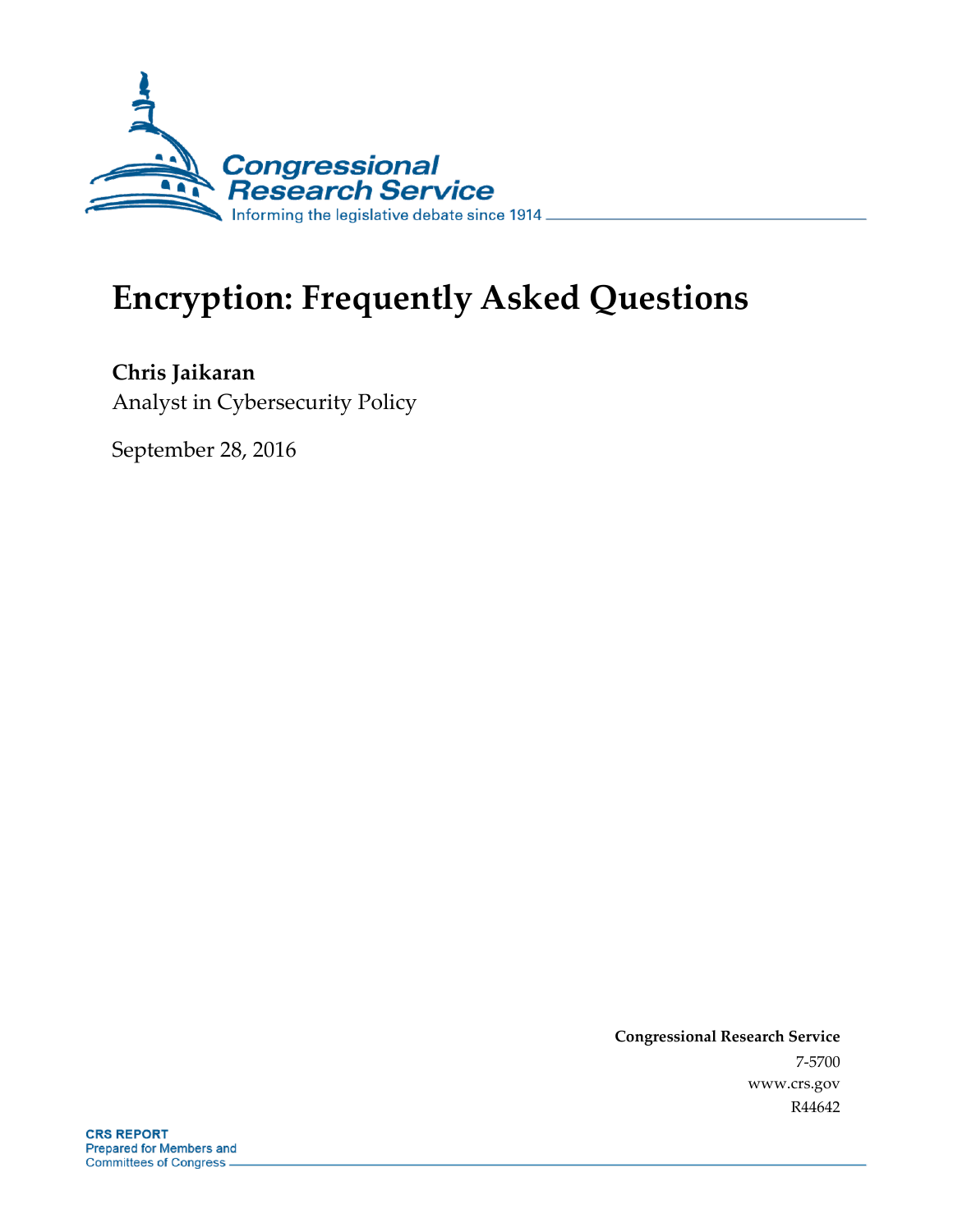# **Summary**

Encryption is a process to secure information from unwanted access or use. Encryption uses the art of cryptography to change information which can be read (plaintext) and make it so that it cannot be read (ciphertext). Decryption uses the same art of cryptography to change that ciphertext back to plaintext. Encryption takes five elements to work: plaintexts, keys, encryption methods, decryption methods, and ciphertexts. Data that are in a state of being stored or in a state of being sent are eligible for encryption. However, data that are in a state of being processed that is being generated, altered, or otherwise used—are unable to be encrypted and remain in plaintext and vulnerable to unauthorized access.

#### **Purposes of Encryption**

Today, encryption is as ubiquitous as the devices that connect to the Internet. Encryption is a tool that information security professionals and end users alike can employ to ensure that the data in their custody remain confidential to only those who are authorized to access the data. It also helps to ensure that data is accessed as the authorized users intend, and not altered by a third party.

Strong encryption helps users around the world trust the systems and data they are using, thereby facilitating the transactions that allow society to operate, such as economic activity, control of utilities, and government. This is important because the world has become more connected, and attackers have become more persistent and pervasive. It is difficult to overemphasize the extent to which Internet-connected systems are under attack. But the frequency with which data breaches are exposed in the news media can act as an indicator of the prevalence of active exploitations. Encryption is a tool used to thwart attempts to compromise legitimate activity and national security.

#### **Major Issues**

However, encryption has posed challenges to law enforcement and elements of national security. Strong encryption sometimes hinders law enforcement's ability to collect digital evidence and investigate crimes in the physical world. As more real world transactions are conducted via digital means and adversaries continue to perpetrate crimes, this problem may become more pronounced. There are multiple sides to the encryption debate, but the sides generally reduce to two main parties: those who favor cryptosystems built as strongly as possible, and those who favor cryptosystems built with the opportunity for access if necessary and approved by a judicial authority.

Encryption has created new issues for end users, as well. The technology was adopted rapidly, and users were not afforded the same opportunities to alter their habits as with the more steady adoption of technologies in the past. With the quick adoption of encryption, users left themselves more vulnerable to being unable to access or share their own data, for instance in the event that they forget the key or lack a way to share that key.

One proposal to alleviate concerns over access to encrypted data by law enforcement includes mandating access for law enforcement while retaining strong encryption. However, this proposal undermines how encryption systems are built by introducing some extraordinary access into the system beyond the direct access of the user. This proposal carries risk as it creates an attack vector which adversaries of all types could seek to exploit. The increased risk raises the possibility that a persistent adversary will be able to circumvent the protections put in place to allow limited access and compromise the data and systems in use. In the  $114<sup>th</sup>$  Congress, many activities have focused on encryption, including some legislative proposals.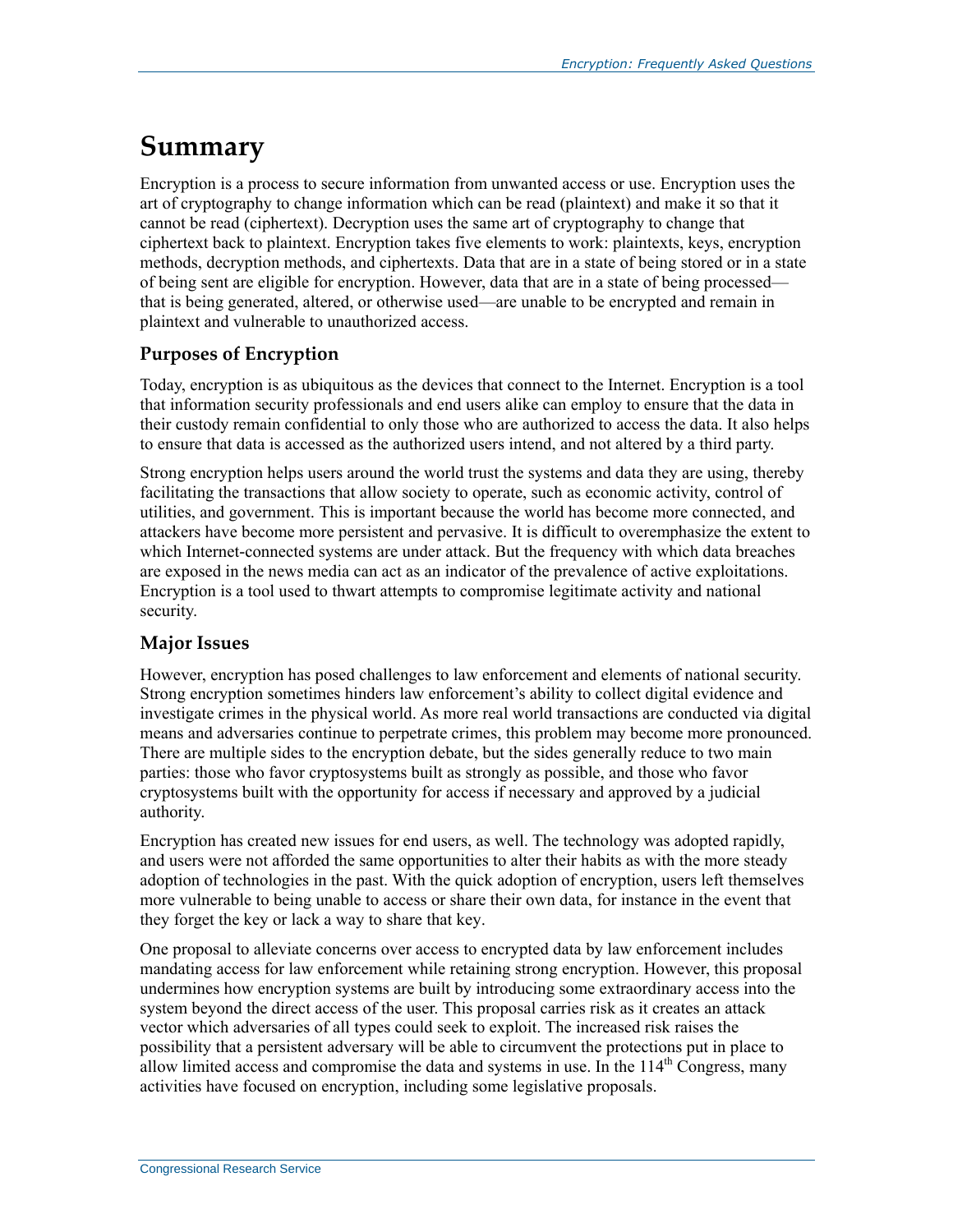# **Contents**

| What is the difference between "Cryptanalysis," "Cryptography," and "Cryptology?"  7 |  |
|--------------------------------------------------------------------------------------|--|
|                                                                                      |  |
|                                                                                      |  |
|                                                                                      |  |
|                                                                                      |  |
|                                                                                      |  |
|                                                                                      |  |
|                                                                                      |  |
|                                                                                      |  |
|                                                                                      |  |
|                                                                                      |  |
|                                                                                      |  |
|                                                                                      |  |
|                                                                                      |  |
|                                                                                      |  |
|                                                                                      |  |
|                                                                                      |  |
|                                                                                      |  |

## **Figures**

## **Tables**

|--|--|--|--|--|

## Contacts

|--|--|--|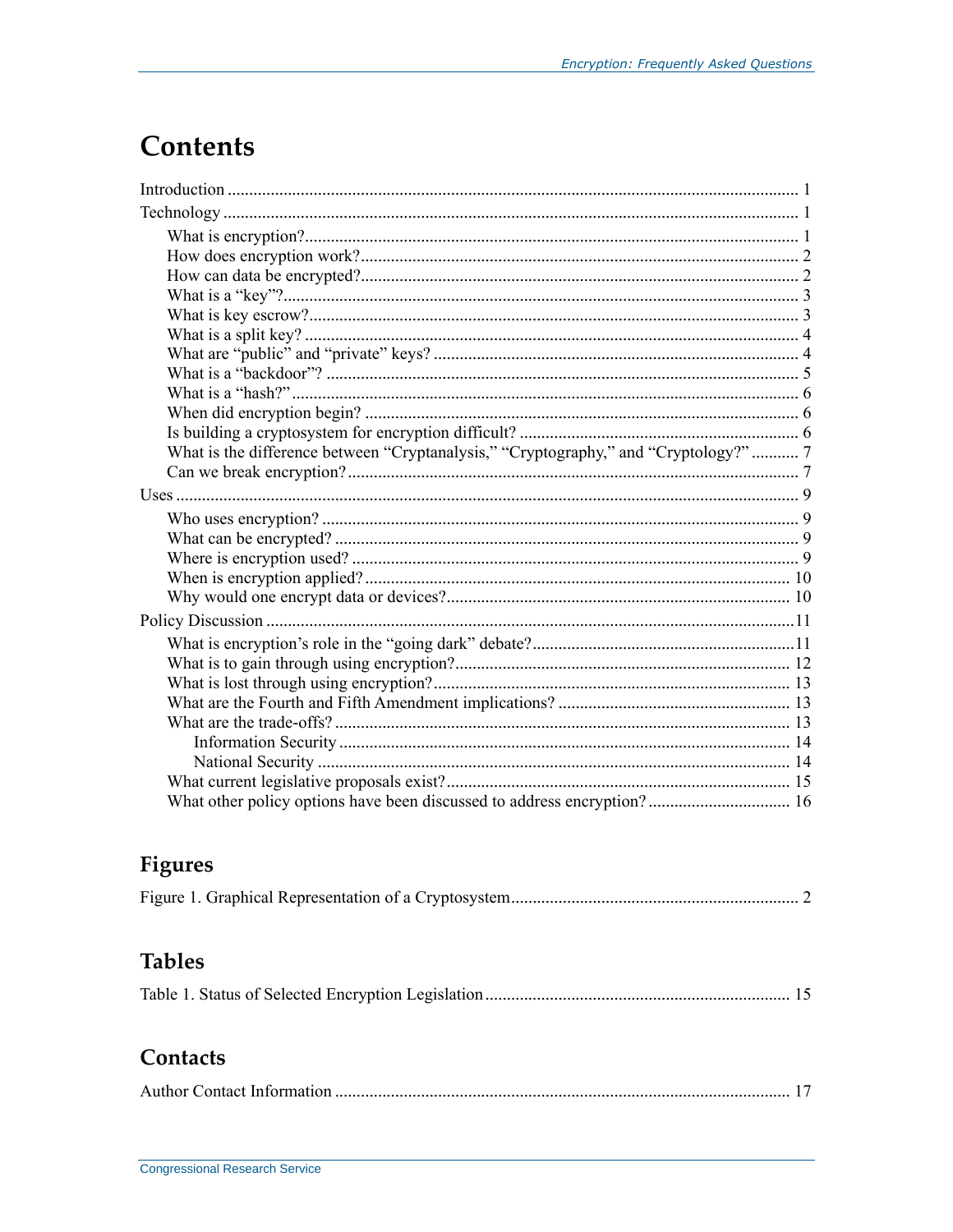# **Introduction**

The ready availability and rapid adoption of encryption technologies has ignited a discussion on the applicability of the technology and the conditions under which those technologies should be used and made accessible. Information and communications technology (ICT) manufacturers have implemented strong cryptosystems into their products, which make their users and the devices themselves safer and more trustworthy. But while that happened, law enforcement officers have been increasingly stymied in their efforts to investigate crimes and enforce the rule of law. There are multiple sides to the encryption debate, but the sides generally reduce to two main parties: those who favor cryptosystems built as strongly as possible, and those who favor cryptosystems built with the opportunity for access if necessary and approved by a judicial authority.

Many technology companies, trade associations, security experts, and organizations dedicated to protecting civil liberties and human rights support the first argument.<sup>1</sup> This group argues that our modern economy relies on the trustworthiness of users and devices. They further argue that threats compromise that trustworthiness and put devices and their users under constant attack. 2 They also argue that deliberately weak cryptosystems will place their users and products at an international disadvantage and ultimately make everyone less safe.<sup>3</sup>

Many government agencies, including federal, state, and local law enforcement agencies, fall into the second group.<sup>4</sup> They argue that absolute privacy has never existed because judges could authorize the disclosure of information within their jurisdiction. The recent adoption of encryption technologies hinders the orders of judges to authorize disclosure of information and law enforcement's ability to conduct investigations.<sup>5</sup>

To provide context for this debate, this report will (1) provide a primer on the technology that enables encryption; (2) discuss the uses of encryption; and (3) discuss policy options for future actions on encryption.

# **Technology**

## **What is encryption?**

Encryption is a process to secure information from unwanted access or use. Encryption uses the art of cryptography, which comes from the Greek words meaning "secret writing," to change information which can be read (plaintext) and make it so that it cannot be read (ciphertext). Decryption uses the same art of cryptography to change that ciphertext back to plaintext.<sup>6</sup>

 $\overline{a}$ <sup>1</sup> Letter from Access et al. to Barack Obama, President of the United States of America, May 19, 2015, https://static.newamerica.org/attachments/3138—113/Encryption\_Letter\_to\_Obama\_final\_051915.pdf.

 $<sup>2</sup>$  Ibid.</sup>

 $3$  Ibid.

<sup>4</sup> Cyrus R. Vance Jr., "Written Testimony" United States Senate Committee on Armed Services, hearing on

<sup>&</sup>quot;Cybersecurity and U.S. National Security," July 14, 2016, at http://www.armed-services.senate.gov/imo/media/doc/ Vance\_07-14-16.pdf.

<sup>&</sup>lt;sup>5</sup> James Comey, "Remarks to the 2016 Symantec Government Symposium," August 30, 2016, at https://www.cspan.org/video/?414522-1/fbi-director-james-comey-addresses-concerns-voter-database-breaches.

<sup>6</sup> Matt Bishop, "Chapter 9: Basic Cryptography," in *Computer Security: Art and Science* (Boston, MA: Addison- (continued...)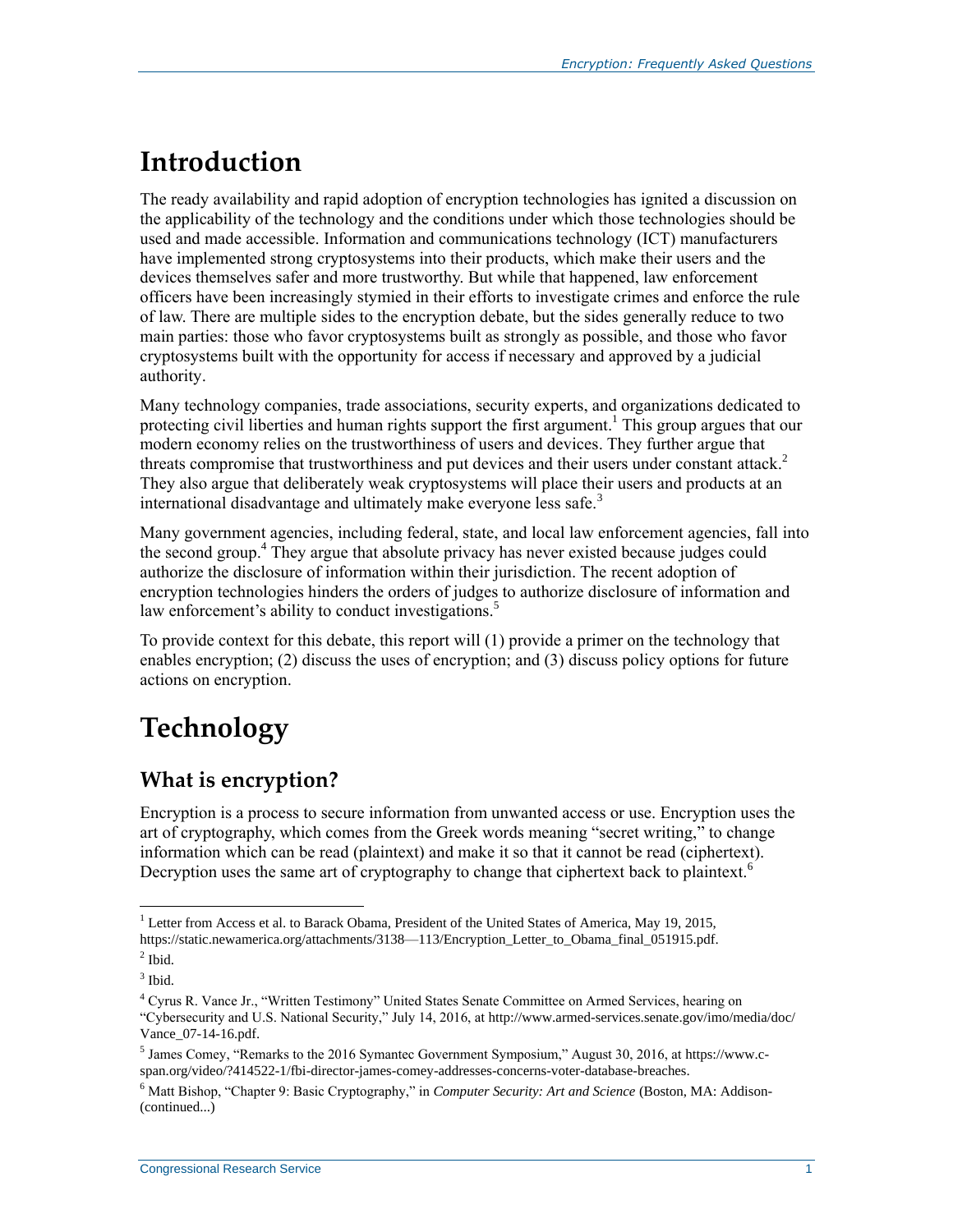### **How does encryption work?**

For computer systems, encryption works by applying a cryptosystem to the message, or block of data, that the user seeks to encrypt. A cryptosystem is a five-element system which includes a set of *plaintexts*, *keys*, *encryption methods*, *decryption methods*, and *ciphertexts*. The interaction of these elements is displayed below where  $T_p$  is plaintext,  $M_E$  is a method of encryption, K is the key,  $T_c$  is the cipthertext and  $M_D$  is a method of decryption. The encryption and decryption algorithms govern how the cryptosystem substitutes characters in the plaintext and transposes it to a ciphertext, and then back to its original plaintext.

$$
T_P + M_E + K = T_C
$$
  

$$
T_C + M_D + K = T_P
$$

Using a simplified graphical representation, encryption would appear as follows:

<span id="page-4-0"></span>



#### **Source:** CRS analysis.

In some cryptosystems, the key that encrypts the message and decrypts the message is the same these systems are known as *symmetric.* In other cryptosystems, one key would encrypt a message while it will take another key to decrypt the message—these systems are known as *asymmetric.*

### **How can data be encrypted?**

To encrypt a message, or block of data, the user would choose an encryption method—in computer security, that is an algorithm—and choose a key.<sup>7</sup> The user would then enter the key into the algorithm with the plaintext to develop a ciphertext.

As shown in **[Figure 1](#page-4-0)**, a plaintext, or the thing that a user seeks to encrypt, would be put through an encryption method and transformed into unintelligible information. This process requires both a key and the encryption method. A user with the key could take that unintelligible information and apply the decryption method, with the key, to transform the information into something intelligible.

There are many encryption methods, also known as standards, available for use by the public, such as the Data Encryption Standard and Blowfish.<sup>8</sup> However, many modern encryption

l

<sup>(...</sup>continued)

Wesley, 2003), pp. 217-240.

 $<sup>7</sup>$  Here, an "algorithm" means a set of steps which make up a process to execute an operation.</sup>

<sup>8</sup> National Institute Of Standards and Technology, "Data Encryption Standard," Federal Information Processing (continued...)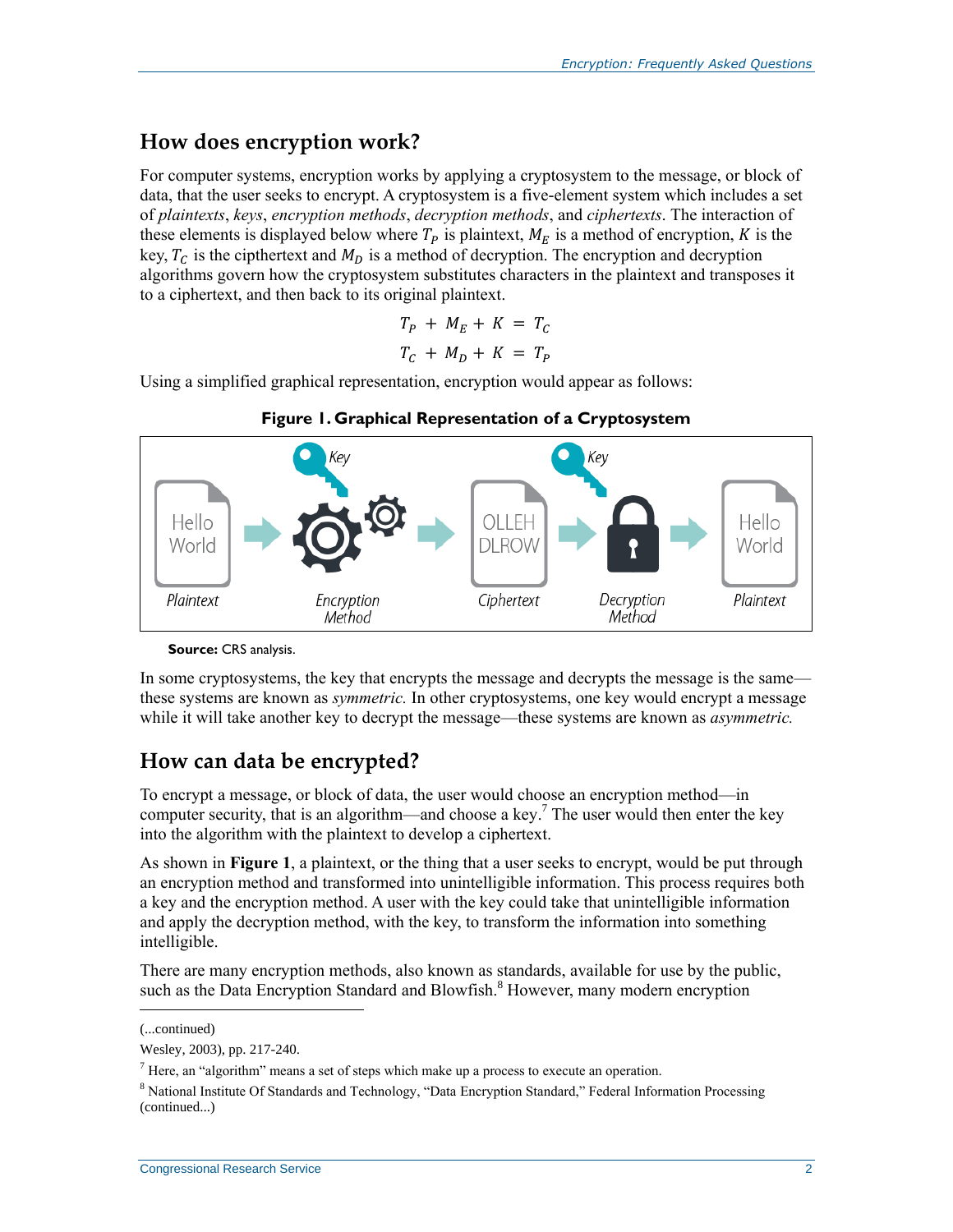implementations use the Advanced Encryption Standard (AES). AES was developed as a result of a call for proposals from the National Institute of Standards and Technology (NIST), and once publicly scrutinized, it was accepted as a standard by the Department of Commerce in 2001.<sup>9</sup> Many cryptosystems today use AES as the method for how data are substituted and transposed to ensure security.

## **What is a "key"?**

A key is the input to the encryption and decryption methods (or algorithms, in the case of computer security) that guides the specific substitutions and transpositions the encryption and decryption methods perform.<sup>10</sup> While the same encryption method may be used to secure a wide array of data, each instance of that method being applied with a different key makes that encrypted data unique.

In implementing a cryptosystem, the user generates a key by creating, and continuing to use, a password, passphrase, or passcode. In these cryptosystems, each user has a unique password, or key, but shares the encryption and decryption methods among all users. Alternatively, the system could generate a key for the user. This second technique is common in securing website connections.

Depending on the implementation of the cryptosystem, the key may be the password (or passphrase or passcode). Or, it could be an element necessary to generate the key used in the cryptosystem, as is the case with the iPhone. In the iPhone's cryptosystem, the user generated passcode is combined with the phone's unique identifier to create the key each time the passcode is entered. In this system, the key is not stored on the device.

The secrecy of the key is a crucial element that ensures a cryptosystem is secure. An adversary may intercept the ciphertext and know the encryption standard in use on that system. However, the key will remain a secret, and as a result, so too will the ciphertext.

Another way of thinking about the importance of the key is that those who have access to the key have access to the data. Expanding on this concept, whoever is able to discover the key, can discover the data. That is why the secrecy of a key is so critical to the overall security of a cryptosystem.

It is because the key is so critical to a cryptosystem that keys and data are kept and transmitted separately in secure cryptosystems. If a key was sent along with a ciphertext, an adversary who intercepts that communication would have all elements necessary to decrypt the message.

## **What is key escrow?**

Key escrow systems propose that an intermediary holds encryption keys so that authorized users may access their data in the event that they lose or forget their password, or in the event that a

<sup>(...</sup>continued)

Standard 46-3, October 25, 1999, at http://csrc.nist.gov/publications/fips/fips46-3/fips46-3.pdf; and B. Schneier, "Description of a New Variable-Length Key, 64-Bit Block Cipher (Blowfish)," paper, 1994, at https://www.schneier.com/academic/archives/1994/09/description\_of\_a\_new.html.

<sup>&</sup>lt;sup>9</sup> National Institute of Standards and Technology, "Advanced Encryption Standard (AES)," Federal Information Processing standard 197, November 26, 2011, at http://csrc.nist.gov/publications/fips/fips197/fips-197.pdf.

<sup>10</sup> Willian Stallings and Lawrie Brown, "Chapter 2: Cryptographic Tools," in *Computer Security: Principles and Practice*,  $2<sup>nd</sup>$  ed. (Boston, MA: Pearson, 2012), p. 40.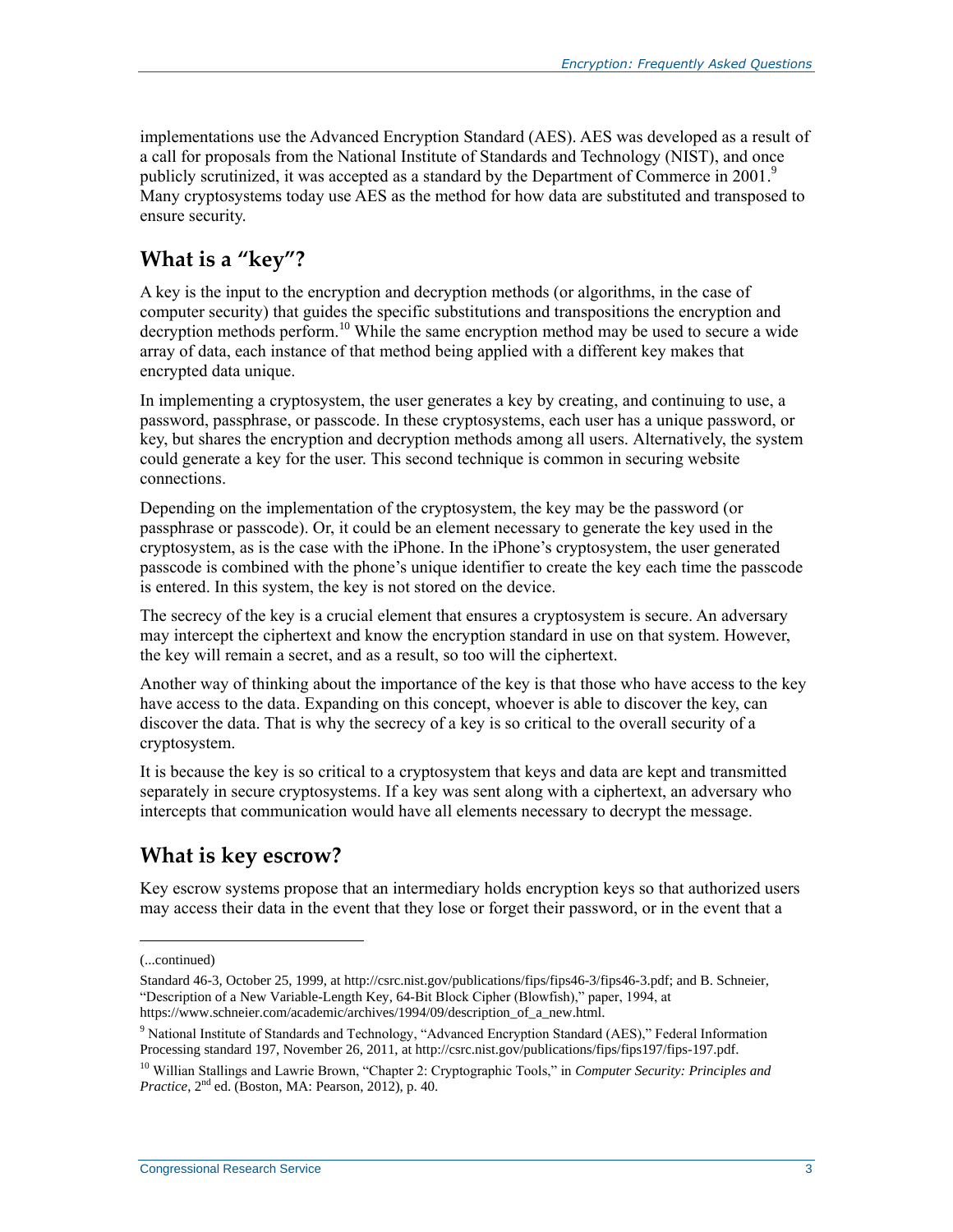government agency presents the intermediary with a court order to hand over the data. While this appears to be a compromise to the encryption debate, some have argued that key escrows dilute overall security while attempting to strike a balance between individual and national security.<sup>11</sup> Intermediaries may become the target of a variety of attacks. Hackers will seek to circumvent any security put in place to protect the keys, seeking to reap the payload of an unknown trove of users' keys—and data. It is also foreseeable that governments may use the range of tools at their disposal (espionage, legal, economic, etc.) to obtain the keys. The use of an intermediary to reserve encryption keys arguably creates a weakness by which all users may have their data compromised.<sup>12</sup> Current strong cryptosystems limit knowledge of the key to only the creator of the key (and with whomever that user decides to share their key). Creating one or more repositories for keys (the escrow) increases the opportunities for the keys to become known. One way for this to happen is that the repository itself has a weakness which exposes the keys.<sup>13</sup> Another is for an insider or a hacker to expose information held by the repository.<sup>14</sup>

## **What is a split key?**

A split key scheme is where a key is mathematically split into *N* pieces, of which only a majority of those pieces is necessary to recreate a usable key to decrypt data. This may be represented as  $R=(N-x)$ , where *R* is the recovery key and *x* is some number less than *N*. Proponents of this structure suggest that those holding the pieces of a key must independently agree, and in a majority, to allow access to data. For instance, in this scheme, the user will retain a complete copy of their key, but three organizations (the government, the platform provider, and another party) would also have parts of the key, and two of those three would need agree to recreate the key before someone other than the user could access the encrypted data. However, opponents of this scheme point out that the holders of the pieces of the key will likely become targets for adversarial attacks, increasing the likelihood that entire cryptosystems become compromised.<sup>15</sup>

## **What are "public" and "private" keys?**

Public keys and private keys are used in an asymmetric cryptosystem. In this system, a public key is a key that is known to anyone, it is not a secret. It may be used by anyone to encrypt data. However, the data can only be decrypted by the user or users with the private key, which is a secret. This system allows many users to submit information to one or more users confidentially and securely.

<sup>&</sup>lt;sup>11</sup> H. Abelson, R. Anderson, S.M. Bellovin, J. Benaloh, M. Blaze, W. Diffie, J. Gilmore, P.G. Neumann, R.L. Rivest, J.I. Schiller, and B. Schneier, "The Risks of Key Recovery, Key Escrow, and Trusted Third-Party Encryption," 1998, at https://www.schneier.com/academic/archives/1997/04/the\_risks\_of\_key\_rec.html.

<sup>&</sup>lt;sup>12</sup> Bankston, Kevin, "Statement of Kevin S. Bankston during a hearing titled 'Encryption Technology and Possible U.S. Policy Responses,'" U.S. House of Representatives Subcommittee on Information Technology of the Committee on Oversight and Government Reform, April 29, 2015, at https://oversight.house.gov/wp-content/uploads/2015/05/4-29- 2015-IT-Subcommittee-Hearing-on-Encryption-Bankston-1.pdf.

<sup>13</sup> Tom Mendelsohn, "Secure Boot Snafu: Microsoft Leaks Backdoor Key, Firmware Flung Wide Open," *Ars Technica*, August 11, 2016, at http://arstechnica.com/security/2016/08/microsoft-secure-boot-firmware-snafu-leaks-golden-key/.

<sup>14</sup> Dan Goodin, "Cluster of "Megabreaches" Compromises a Whopping 642 Million Passwords," *Ars Technica*, May 31, 2016, at http://arstechnica.com/security/2016/05/cluster-of-megabreaches-compromise-a-whopping-642-millionpasswords/.

<sup>&</sup>lt;sup>15</sup> Nakashima, Ellen and Gellman, Barton, "As Encryption Spreads, U.S. Grapples with Clash Between Privacy, Security," *The Washington Post,* April 10, 2015, at https://www.washingtonpost.com/world/national-security/asencryption-spreads-us-worries-about-access-to-data-for-investigations/2015/04/10/7c1c7518-d401-11e4-a62fee745911a4ff\_story.html.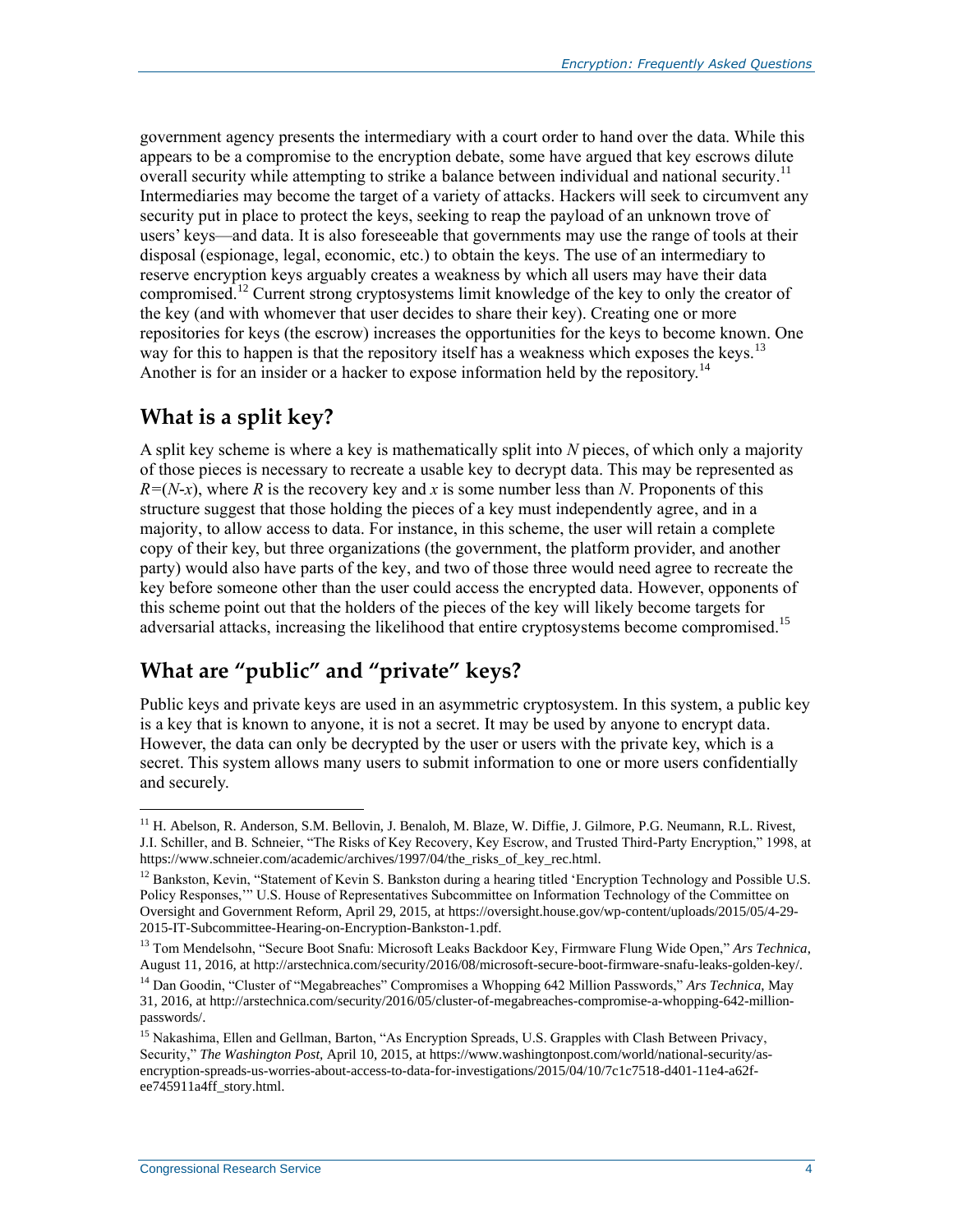Public and private keys also help address concerns of authentication. If a sender signs an item with their private key, then the recipient may verify the signature with the public key to have a reasonable understanding that the message is authentically from the sender.

Private keys are privately held; that is, held by the user. And public keys are held by trusted third parties which provide access to those keys when requested so that users may use them on demand. An example of this is when a user connects to a website via Hypertext Transfer Protocol-Secure (HTTPS). To enable the secure connection to the website, a user starts the process by sending a request to the site. The site would then send their public key to the user, and the user's computer would then generate a new key (to be used in the HTTPS connection), encrypt it with the website's public key and send that back. The user knows that only the website that has the private key could decrypt the information the user just sent. With the new, user-generated key, the website would create the secure connection with the user, indicated to the user by the HTTPS icon (frequently a lock symbol) in the browser window.

## **What is a "backdoor"?**

In computer science, the term "backdoor" has many definitions.<sup>16</sup> For the purpose of the encryption debate, a backdoor is a way of bypassing the normal authentication methods of a cryptosystem. In this context, the normal authentication method is that the user enters a key and encrypts or decrypts the data.

There are legitimate and illegitimate ways to access encrypted data. If an authorized user were to provide the password (or key) to another person, then the second person would have access via a normal authentication method and be a legitimate user. If someone were to guess a user's key, that person would access the encrypted data via a legitimate authentication method, but would be an illegitimate user.

Furthermore, any weakness, whether intentionally or unintentionally introduced in the cryptosystem can act as a backdoor. If such a weakness exists, anyone with the capability to exploit the weakness will have access to the information. It is unlikely that any single party will remain the sole user of a backdoor. Because of the increased amount of information generated with computer systems, and the connectedness of those systems, the systems are inherently a target for illegitimate access.<sup>17</sup>

Court-ordered access to encrypted data through the use of a backdoor falls into a grey area. On one hand the access would be beyond the normal authentication of the device, but on the other it would be within an existing legal structure that is deemed legitimate by society at large.<sup>18</sup> Society's current acceptance of that legal structure is evidenced through centuries of court cases which determined an equilibrium between an individual's right to privacy and the state's need to ensure security.

 $\overline{a}$ <sup>16</sup> Kim Zetter, "Hacker Lexicon: What is a Backdoor?," *Wired*, December 11, 2014, online at https://www.wired.com/ 2014/12/hacker-lexicon-backdoor/.

<sup>17</sup> "When Back Doors Backfire," *The Economist*, January 2, 2016, available online at http://www.economist.com/news/ leaders/21684783-some-spy-agencies-favour-back-doors-encryption-software-who-will-use-them-when-back.

<sup>18</sup> For more information on this issue, see CRS Report R44396, *Court-Ordered Access to Smart Phones: In Brief*, by Kristin Finklea, Richard M. Thompson II, and Chris Jaikaran.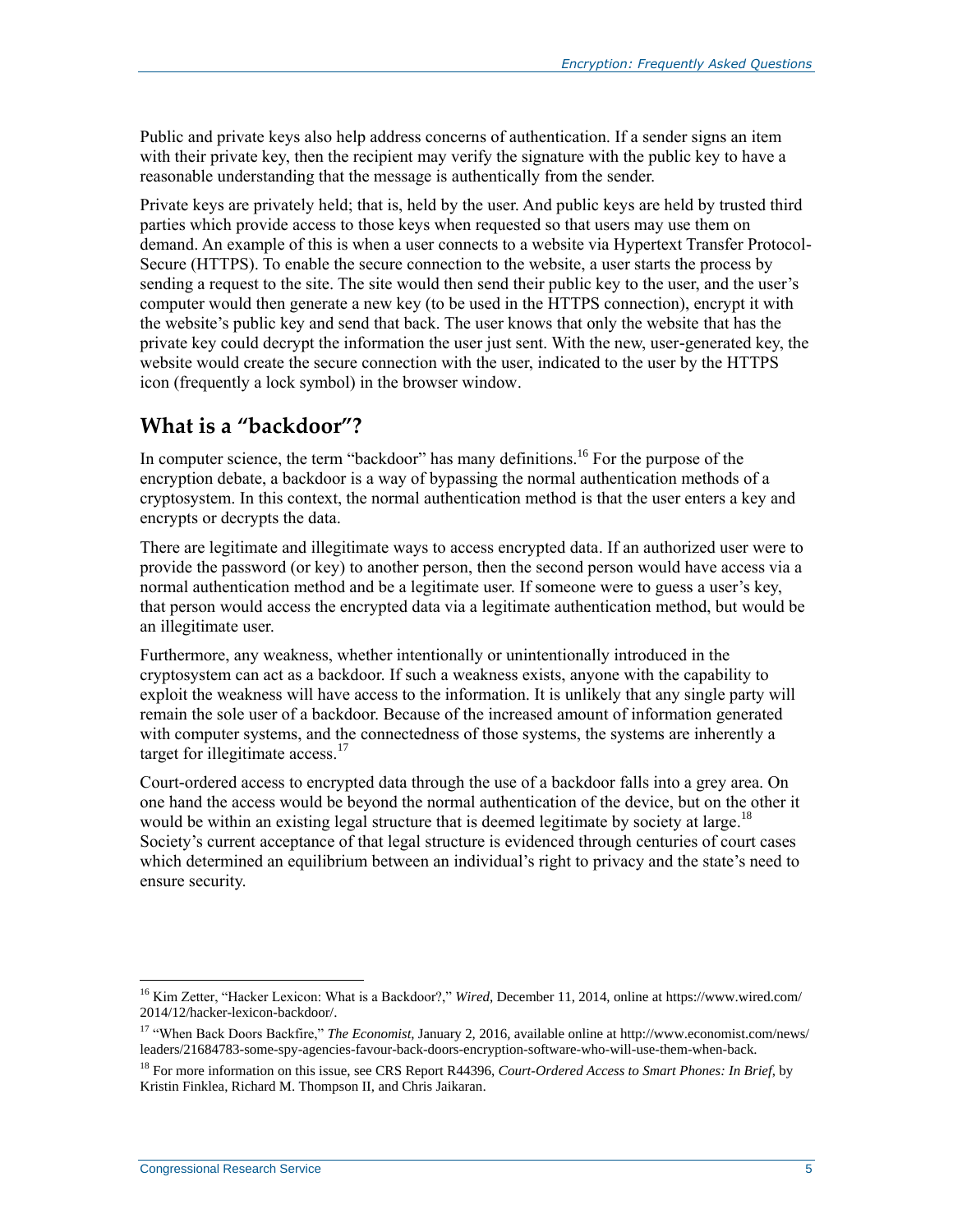### **What is a "hash?"**

A hash is separate from but related to encryption. A hash uses similar mathematical functions as an encryption method to produce a string of characters as an output. This output can only occur one way, so a hash value may be derived from a message, but knowing the hash value will not allow one to know the message.

Hash values are used to validate the integrity of a message. If the hash value for a message changes, then the message itself is altered. This allows a user to determine whether or not they will trust the message.

One may encrypt a message and hash a message, or only do one or the other. Although they use similar mathematical functions, they are not required to be used in tandem. The encryption is a way of achieving confidentiality, while the hash is a way of achieving integrity. See ["What is to](#page-14-0)  [gain through using encryption?"](#page-14-0) for more.

## **When did encryption begin?**

Encryption is not new to human communications. There are examples of Egyptian scribes using transposed hieroglyphs in 1900 BC. Julius Caesar used a simple substitution cipher to send private messages to acquaintances via courier.<sup>19</sup> Thomas Jefferson invented a wheel cipher which was recreated during World War II for communications.<sup>20</sup>

The modern encryption debate ignited in the 1990s during what is often dubbed the "cryptowars."<sup>21</sup> During this period, the U.S. government proposed the promulgation of encryption with a key-escrow system, known as the "clipper chip." Researcher Matt Blaze found a vulnerability in the security of the clipper chip and the government ended its campaign for key escrow to accompany encryption.

Our current encryption debate began early in the  $21<sup>st</sup>$  century with the ready availability of encryption platforms which could inhibit government access to electronic evidence. The debate increased in fervor in 2014 when both Apple and Google added full-disk encryption to their mobile operating systems.<sup>22</sup> This by-default encryption exponentially increased the amount of digital evidence that law enforcement was not as easily able to access, and therefore the debate over security of individuals and national security became more prevalent.

## **Is building a cryptosystem for encryption difficult?**

While the standards for designing and implementing a cryptosystem are published and made publicly available, creating a usable and secure system is a challenging endeavor.<sup>23</sup>

 $19$  A cipher is a way to write a message as a code, but is not computer code.

<sup>&</sup>lt;sup>20</sup> SANS Institute. "History of Encryption," InfoSec Reading Room paper, 2001, at https://www.sans.org/reading-room/ whitepapers/vpns/history-encryption-730.

<sup>21</sup> For more information on the crypto-wars, see CRS Report R44187, *Encryption and Evolving Technology: Implications for U.S. Law Enforcement Investigations*, by Kristin Finklea, and CRS Report R44481, *Encryption and the "Going Dark" Debate*, by Kristin Finklea.

<sup>22</sup> Eric Geller, "A Complete Guide to the New 'Crypto Wars,'" *The Daily Dot*, May 5, 2016, at http://www.dailydot.com/layer8/encryption-crypto-wars-backdoors-timeline-security-privacy/.

<sup>&</sup>lt;sup>23</sup> National Institute of Standards and Technology, "Federal Information Processing Standards Publication 197 – Announcing the Advanced Encryption Standard (AES)," November 26, 2001, at http://csrc.nist.gov/publications/fips/ fips197/fips-197.pdf.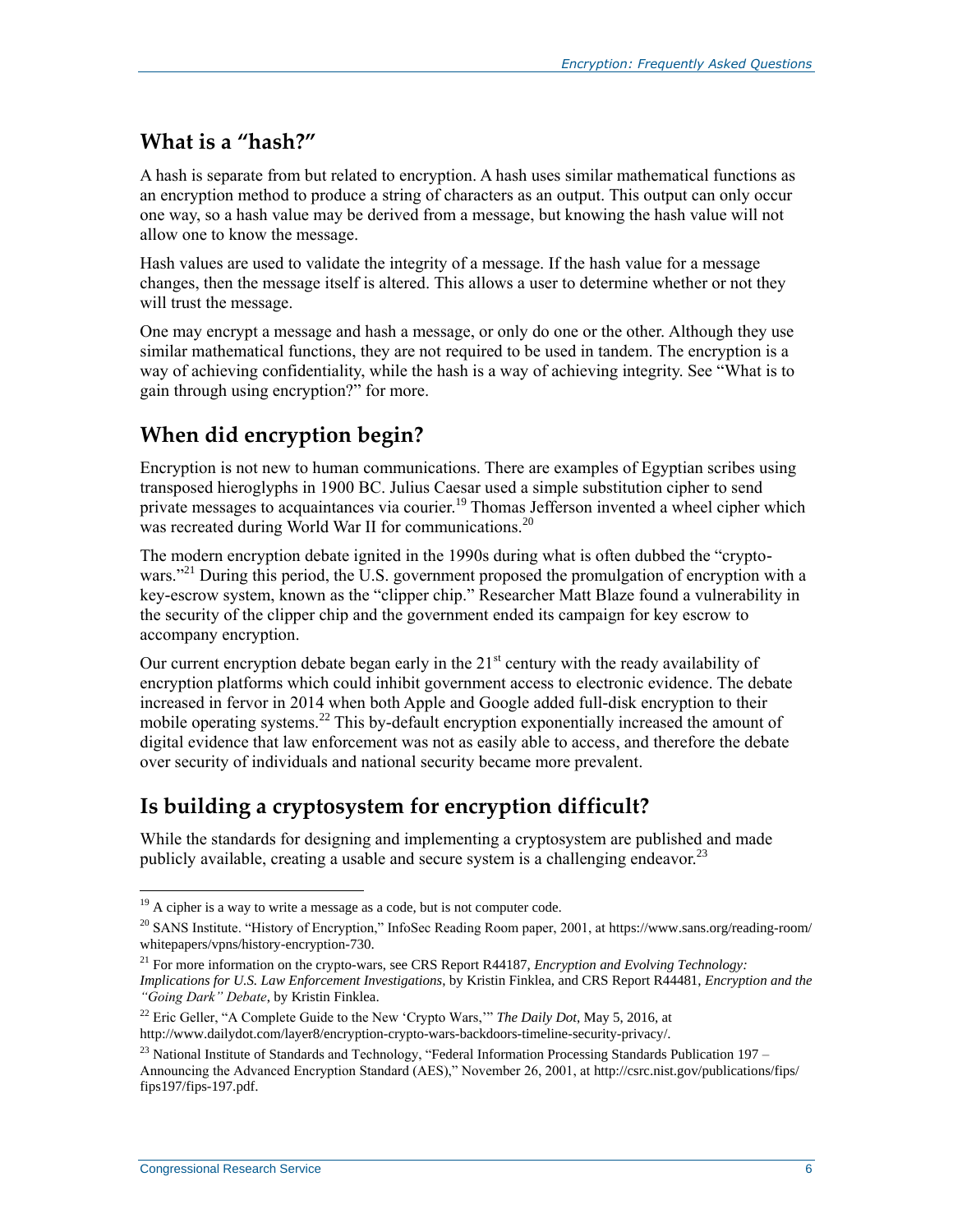In addition to having a mathematically sound standard to use for the encryption and decryption method, using very large prime numbers (numbers that are divisible only by themselves and one) in the algorithm is necessary to ensure that the secret key remains undiscoverable. If a number other than a prime number is used, the adversary may be able to use factors of that number (a pair of numbers that may be multiplied to generate a new number) to generate a key. That is, if a divisible number is used, the adversary may chance upon the solution by finding two other numbers that are factors of the chosen number. This is otherwise known as a "collision." Such primes are so large that they are not written out in character form but are represented exponentially, such as  $2^{44,497}$ -1. Additionally, strong ciphers are necessary. Such strong ciphers use 128 bits and 256 bits of data in modern encryption.<sup>24</sup> And finally, large key bit length is necessary to ensure that adversaries cannot compute a key through a brute force attack.<sup>25</sup> A weakness in any one of those elements—the mathematics behind the standard, the key bit length, the key itself, or the prime numbers used—can compromise the cryptosystem, either in its entirety or for a group of users  $^{26}$ 

In addition to the complexity of implementing a secure cryptosystem, processing the algorithms that enable encryption comes at a cost—time, heat generated from the processing, and energy consumed. Although cryptosystems were around as the Internet was developing, these costs inhibited encryption from becoming ubiquitous, as it would have overly taxed early hardware and led to users abandoning the platform. $27$ 

## **What is the difference between "Cryptanalysis," "Cryptography," and "Cryptology?"**

According to the Committee on National Security Systems (CNSSI), the United States intergovernmental agency responsible for the security of information technology systems which are used for national security purposes:

- *Cryptanalysis* is the study of and techniques performed to defeat or otherwise circumvent a cryptosystem. It is the analysis of a cryptosystem to attack it;
- *Cryptography* is the use of a mathematical technique to encrypt or decrypt some data. It is the application of a cryptosystem; and
- *Cryptology* is the mathematical science that deals with cryptanalysis and cryptograph.<sup>28</sup>

### **Can we break encryption?**

Depending on the implementation, a cryptosystem is crackable. There are attacks against cryptosystems every day. Cryptanalysis contains three main types of attacks.

 $24$  A bit is the smallest unit of data in computer science. So, 128 bit encryption uses a key of 128 bits of data to encrypt and decrypt texts.

<sup>&</sup>lt;sup>25</sup> AgileBits, "Guess why we're moving to 256-bit AES keys," press release, March 9, 2013, https://blog.agilebits.com/ 2013/03/09/guess-why-were-moving-to-256-bit-aes-keys/.

<sup>&</sup>lt;sup>26</sup> Paul Van De Zande, "The Day DES Died," July 22, 2001, https://www.sans.org/reading-room/whitepapers/vpns/daydes-died-722.

<sup>27</sup> Craig Timberg, "Net of Insecurity: The Making of a Vulnerable Internet," *The Washington Post*, May 30, 2015.

<sup>&</sup>lt;sup>28</sup> Committee on National Security Systems, "National Information Assurance (IA) Glossary," instruction, April 26, 2010, at https://www.ncsc.gov/nittf/docs/CNSSI-4009\_National\_Information\_Assurance.pdf.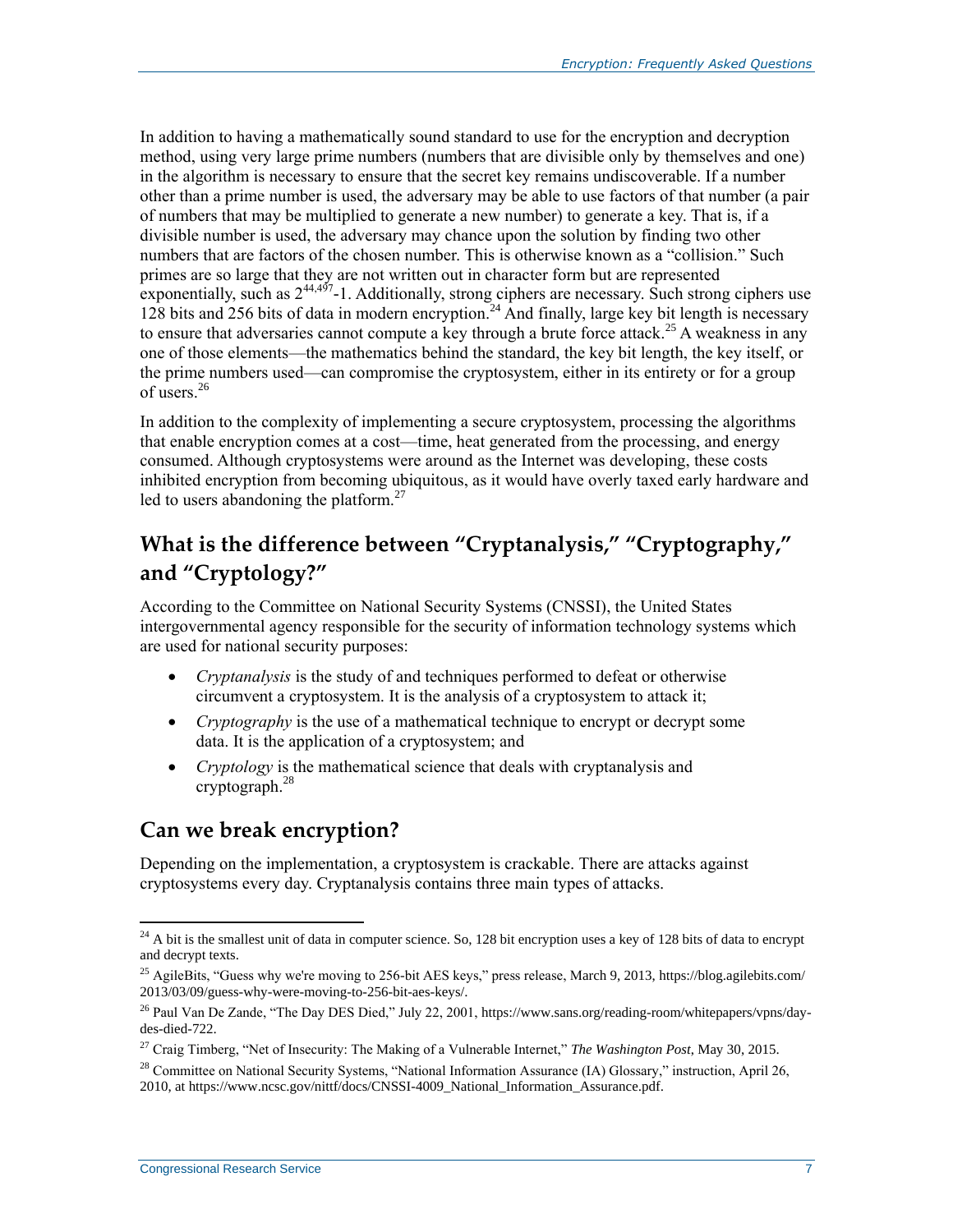- 1. *Attacking the ciphertext*. In this type of attack, the adversary has the encrypted data and wants to discover the plaintext, and possibly the key.
- 2. *Attacking the plaintext*. In this type of attack, the adversary has encrypted data and its corresponding plaintext and tries to determine the key.
- 3. *Attacking chosen plaintexts*. In this type of attack, the adversary selects plaintexts to be enciphered with a cryptosystem and receives the resulting ciphertexts. Then, using that information, tries to determine the key used in that cryptosystem. 29

However, cryptographers design cryptosystems to be practically uncrackable. A practically uncrackable system is one in which trying to attack a system using brute force—that is, guessing every possible iteration of the key until the key is discovered—cannot accomplish the goal within any usable amount of time. Cryptosystems are built to require processors to run through multiple instructions and multiple iterations of those instructions before something is encrypted or decrypted. Those iterations require time. Strong cryptosystems, using strong keys, would require multiple times the age of the universe to discover a key with today's computing power.<sup>30</sup>

Because of the large amount of possibilities, those seeking to use a brute-force attack do not just start at zero and add characters until they get to the key. Instead, they attack other elements of the system. For instance, knowing that users choose simple passwords, the attacker could start guessing likely options to greatly reduce the time to find the key.<sup>31</sup>

Or, an attacker could circumvent a cryptosystem entirely and insert themselves between the user and the information they are accessing. Data can only be encrypted while at rest (stored) or in transit (being sent). While a user accesses the data, or is otherwise processing the data, it is in plaintext. So, rather than try to compromise the cryptosystem, an attacker may determine that it is better to compromise the device that is employing the cryptosystem (e.g., the computer or the cell phone). If the attacker puts malicious software on the device that allows them access to what the user is viewing, they could see what the user intends to encrypt before the cryptosystem is activated.

So, although the encryption is still sound, it does not protect against other forms of attack. In this scenario, the attacker would have access to the unencrypted data on the device. So, if the device in question is a corporate laptop that uses full-disk encryption, when the user logs in and connects to a network, the laptop's contents are decrypted and available to the attacker. Such contents may include health records, corporate secrets, or even the activity of the user, such as websites being visited or applications being used.

<sup>29</sup> Matt Bishop, "Chapter 9: Basic Cryptography," in *Computer Security: Art and Science* (Boston, MA: Addison-Wesley, 2003), pp. 217-240.

<sup>&</sup>lt;sup>30</sup> AgileBits, "Guess Why We're moving to 256-bit AES keys," press release, March 9, 2013, https://blog.agilebits.com/2013/03/09/guess-why-were-moving-to-256-bit-aes-keys/.

<sup>&</sup>lt;sup>31</sup> Dinei Florencio, Cormac Herley, and Paul C. van Oorschot, "Password Portfolios and the Finite-Effort User: Sustainably Managing Large Numbers of Accounts," *USENIX Security 2014,* August 2014, at https://www.microsoft.com/en-us/research/wp-content/uploads/2016/02/passwordPortfolios.pdf.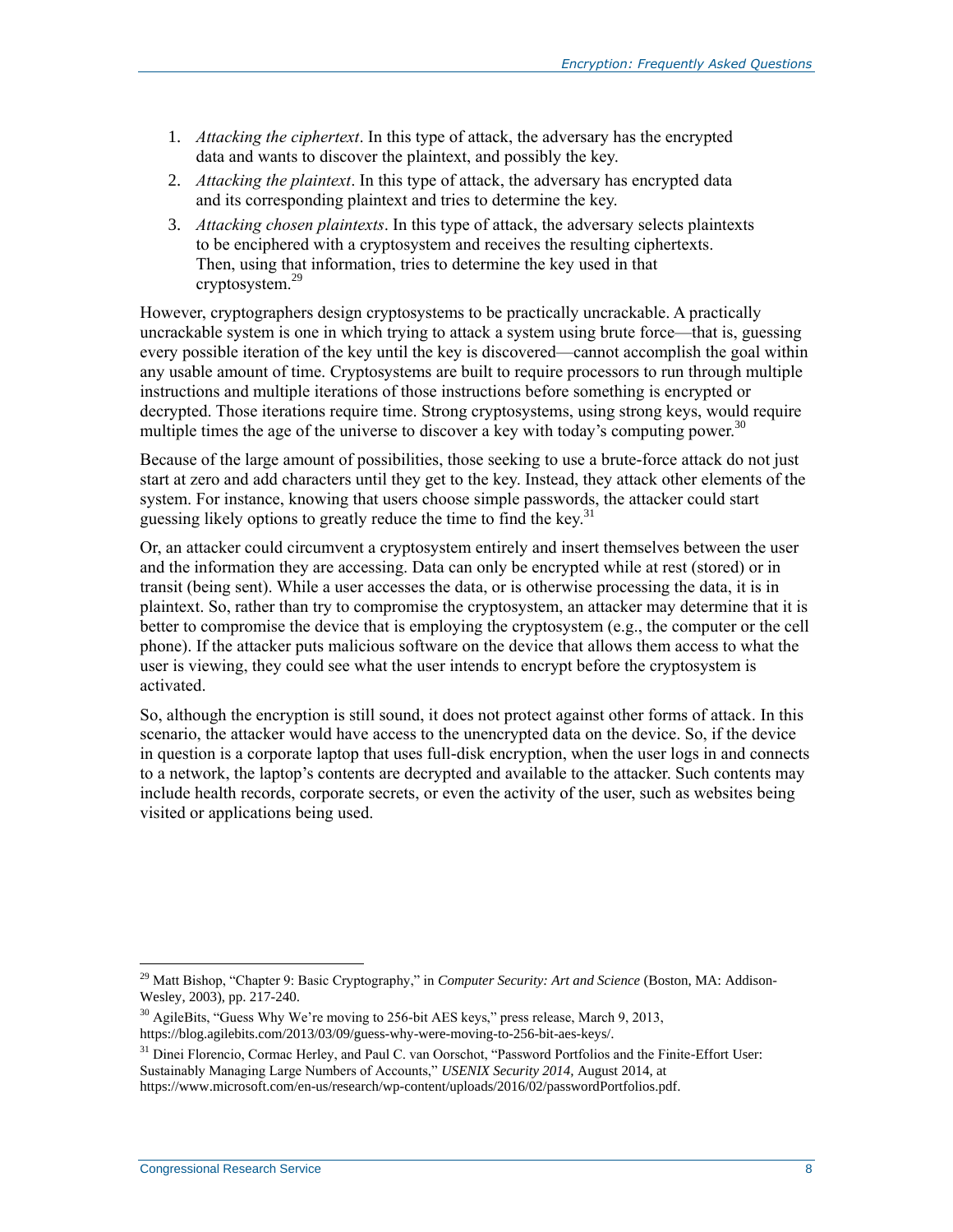## **Uses**

## **Who uses encryption?**

Encryption is used by a variety of users for a variety of purposes. Fundamentally, encryption enables information to remain confidential to a single user or between a user and multiple users. Encryption also enables a level of certainty that who is communicating is who they say they are (as in the case of public-private key encryption) and that the communication is only available to intended recipients.

Individuals use encryption to keep aspects of their lives held on digital platforms private on their devices and among those with which they share information.<sup>32</sup> Businesses use encryption to ensure that their research is kept confidential from their competitors, and to ensure that their transactions with their suppliers and customers are authentic.<sup>33</sup> Governments use encryption to assure their information is kept and handled in confidence.<sup>34</sup> Even without a user's interaction, devices may use encryption when communicating to other devices to ensure that commands received from one device are authentic and safe to execute.<sup>35</sup> However, those seeking to obscure their malicious activities from legal authorities may also employ encryption to thwart opportunities to disable and disband their malicious activity.<sup>36</sup>

## **What can be encrypted?**

In computer science, data exist in three states.

- Data at rest, or stored data: data resident on a device (e.g., a hard drive or smartphone) that are neither being manipulated nor otherwise processed.
- Data in motion, or data in transit: data being sent between or among various points.
- Data in use, or data in process: data that are being generated, manipulated, or otherwise used by a user or system.

Data that are at rest or in motion can be encrypted. In the case of data in motion, it is encrypted, then sent. However, data that are in use are in a plaintext form to the user or system so that they can manipulate that data, and thus these data cannot be encrypted.

### **Where is encryption used?**

A cybersystem includes the end terminals in use; the modems and routers used to transmit data; the servers that process the information; the software packages used in sharing that data; other

<sup>32</sup> Bruce Schneier, "Why We Encrypt," *Schneier on Security*, June 23, 2015, at https://www.schneier.com/blog/ archives/2015/06/why\_we\_encrypt.html.

<sup>&</sup>lt;sup>33</sup> Federal Trade Commission, "Start with Security: A Guide for Business," guidance, June 2015, at https://www.ftc.gov/tips-advice/business-center/guidance/start-security-guide-business.

<sup>&</sup>lt;sup>34</sup> Office of Management and Budget, "Protection of Sensitive Agency Information," M-06-16, June 23, 2006, at https://www.whitehouse.gov/sites/default/files/omb/memoranda/fy2006/m06-16.pdf.

<sup>&</sup>lt;sup>35</sup> U.S. Department of Energy, "Secure Data Transfer Guidnace for Industrial Control and SCADA Systems," PNNL-20776, September 2011, at http://www.pnnl.gov/main/publications/external/technical\_reports/PNNL-20776.pdf.

<sup>36</sup> James Comey, "Remarks to the 2016 Symantec Government Symposium," August 30, 2016, at https://www.cspan.org/video/?414522-1/fbi-director-james-comey-addresses-concerns-voter-database-breaches.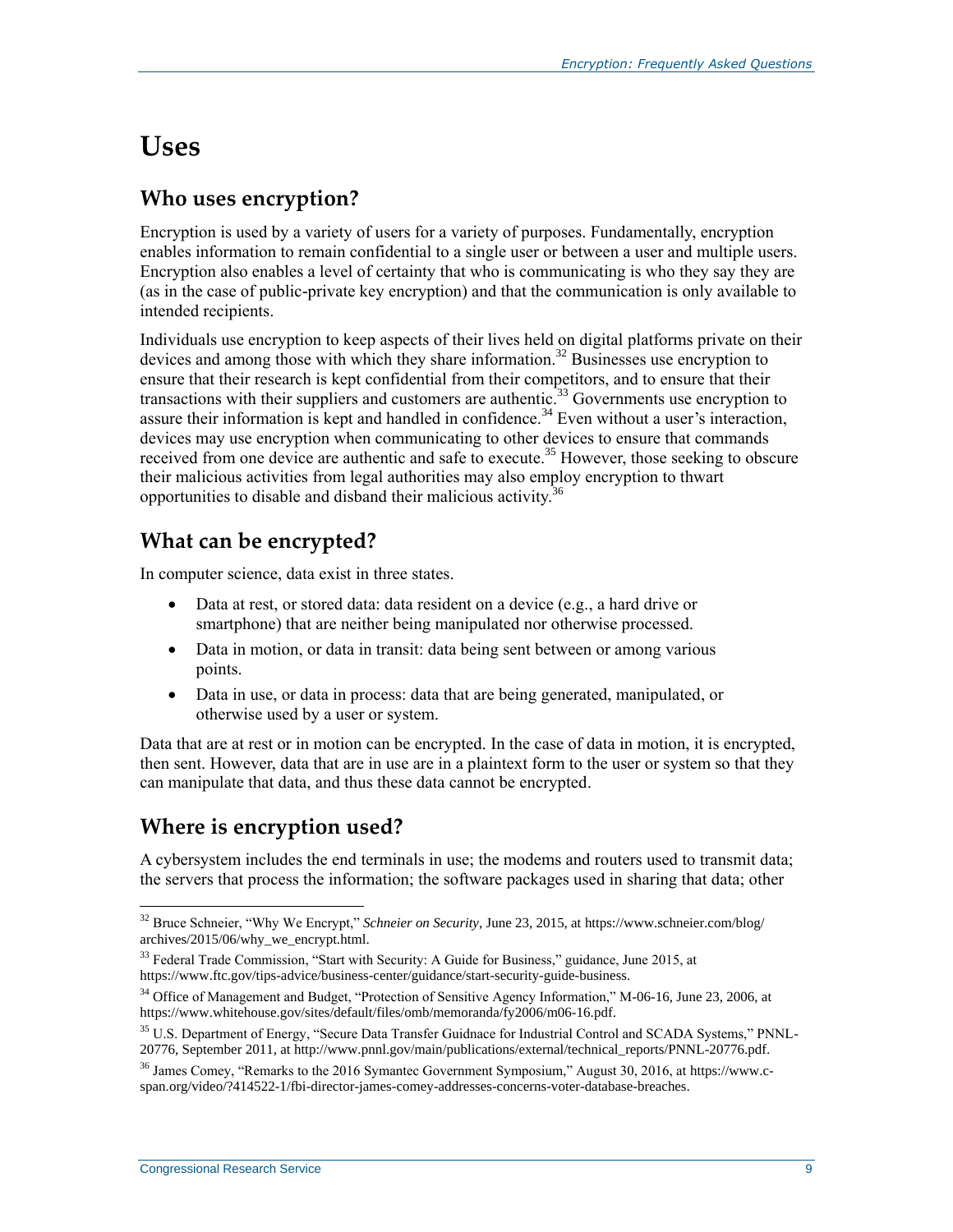network-connected devices on that network collecting, generating, and processing data; and the user. Encryption is used by all elements in the cybersystem to protect the data in that system, the users of the system, and the system itself.

The influx of new devices to the market (i.e., Internet of Things devices) multiplies cybersystems beyond the end-user terminal and network infrastructure. This expansion amplifies the opportunities for encryption to be applied as a protective measure. As Matt Blaze, a professor of computer science at the University of Pennsylvania, testified before Congress in April 2015:

It is difficult to overstate the importance of robust and reliable computing and communications to our personal, commercial, and national security today. Virtually every aspect of our lives, from our health records to the critical infrastructure that keeps our society and economy running, is reflected in or supported in some way by increasingly connected digital technology. The influx of new communications and computing devices software over the last few decades has yielded enormous benefit to our economy as well as to our ability to connect with one another. This trend toward digital systems, and the benefits we reap from them, will only accelerate as technology continues to improve. Preventing attacks against our digital infrastructure by criminals and other malicious actors is thus now an essential part of protecting our society itself. $37$ 

## **When is encryption applied?**

Encryption can be applied to data at rest on a per file basis (e.g., encrypting a file with a unique password), or on the entire storage device (e.g., encrypting an entire hard drive or smartphone).

Encryption can also be applied before a file is transmitted; for instance, a user may encrypt a file before emailing it to a colleague. Or encryption may be applied to every packet of data in transit between or among points on a network, as in the use of virtual private networks (VPN) or HTTPS<sup>38</sup>

Data exist as plaintext prior to its encryption. Points at which data is plaintext include when it is being created (e.g., taking a picture or typing a text), processed (e.g., editing a document), or otherwise used (e.g., the system accesses that file for routine maintenance).

## **Why would one encrypt data or devices?**

As people put more of their data online, and rely on Internet-connected services to conduct their daily business—business which includes health care, power generation and consumption, financial transactions, governance, travel, and relationships, to name a few—the devices people use are generating, collecting, storing and adapting information about them. This information is of value to adversaries of all sorts. If an unauthorized person were able to access these data, they would become aware of the more intimate and sensitive aspects of the data owner's life and business.

 $\overline{a}$ <sup>37</sup> Blaze, Matt, "Testimony for Hearing 'Encryption Technology and Possible US Policy Responses," House Committee on Government Oversight and Reform Information Technology Subcommittee, April 29, 2015, at https://oversight.house.gov/wp-content/uploads/2015/05/4-29-2015-IT-Subcommittee-Hearing-on-Encryption-Blaze.pdf.

<sup>&</sup>lt;sup>38</sup> A VPN is a secure communications link between two points where all traffic is encrypted. Hypertext Transfer Protocol Secure, or HTTPS is encryption between a specific web service and a host.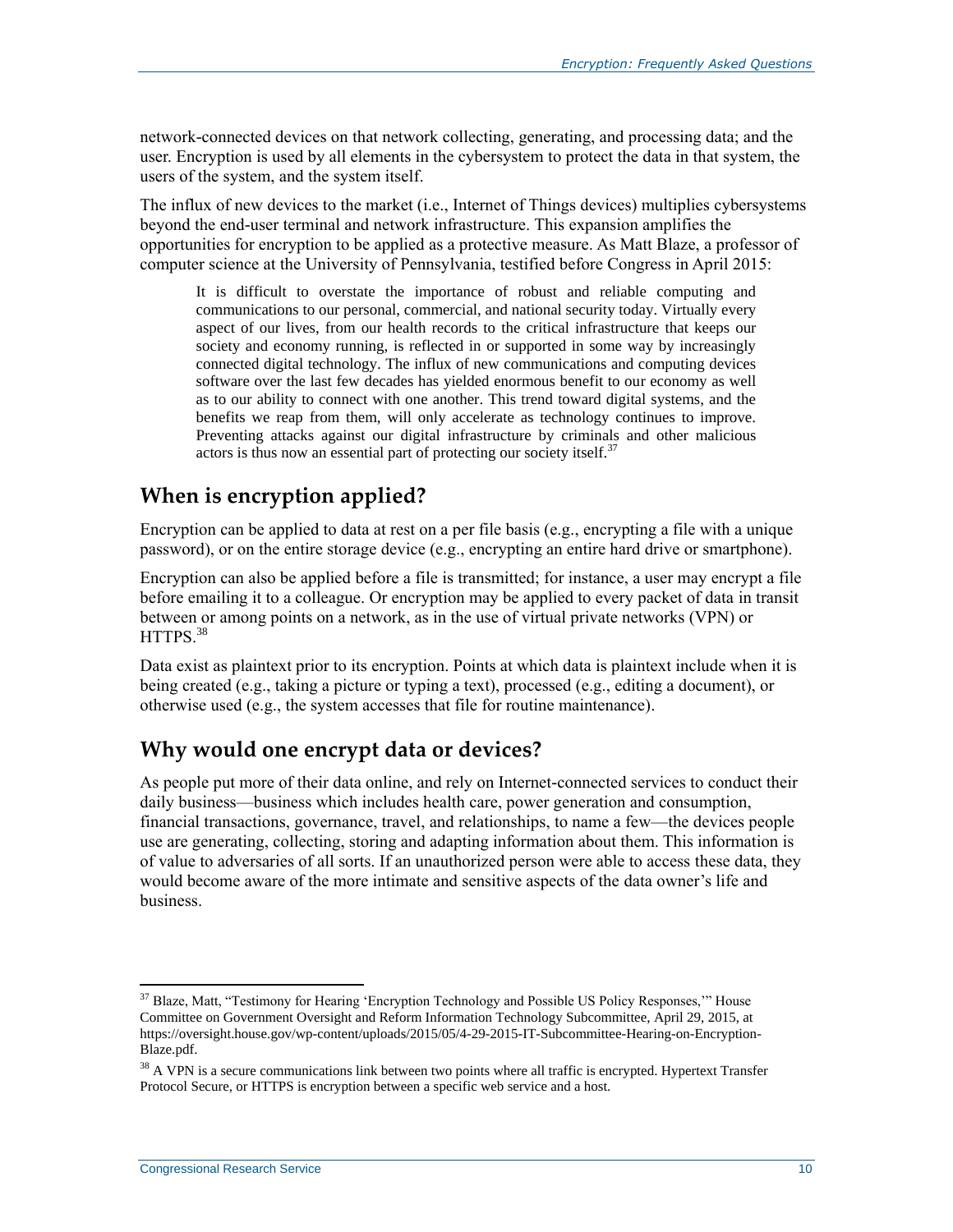Full disk encryption on a device, such as a smartphone, ensures that a person's life is kept confidential in the event that device is stolen or misplaced.<sup>39</sup> Encrypted files ensure that when a data breach occurs, user data are not immediately at the whim of the adversary.<sup>40</sup> Encryption can also curtail nefarious activity. If an adversary knows that a system is secured with strong encryption, that fact may deter the adversary from targeting that user or system.<sup>41</sup>

But encryption occurs beyond an end device or data server. No one has yet built a digital system that is natively and completely secure because cybersystems are large, complex, and contain various elements (e.g., hardware and software) within that system which are updated and replaced at varying intervals. In such a dynamic environment, vulnerabilities present themselves throughout the system. Nevertheless, society relies on these systems. Encryption applied throughout the cybersystem affords its users a level of certainty that their data and service are trustworthy—allowing modern society to remain functioning and productive.<sup>42</sup>

# **Policy Discussion**

## **What is encryption's role in the "going dark" debate?**

Simply, "going dark" is a term of art that represents the government's inability to obtain electronic evidence. While encryption has dominated the going dark debate, it is only one element of that debate.

The Federal Bureau of Investigation (FBI) describes going dark with the following scenario: "law enforcement at all levels has the legal authority to intercept and access communications and information pursuant to court orders, but it often lacks the technical ability to carry out those orders because of a fundamental shift in communications services and technologies.<sup>343</sup>

As technology has evolved, some companies have implemented automatic end-to-end encryption on certain communications and data. As a result, law enforcement has reported instances of being stymied from obtaining certain communications as well as stored data that have been encrypted.<sup>4</sup> For instance, of the 4,148 wiretap orders authorized by judges in 2015, there were 13 reported instances in which encrypted communications were encountered, and 11 of these 13 instances involved encryption hindering law enforcement officials.<sup>45</sup>

 $\overline{a}$ <sup>39</sup> Mindi McDowell and Matt Lytle, *Protecting Portable Devices: Data Security*, US-CERT, Security Tip (ST04-020<sub>-</sub>, February 6, 2016, https://www.us-cert.gov/ncas/tips/ST04-020.

<sup>40</sup> Mindi McDowell, *Understanding Encryption*, US-CERT, Security Tip (ST04-019), February 6, 2013, https://www.us-cert.gov/ncas/tips/ST04-019.

<sup>41</sup> National Institute of Standards and Technology, *Advising Users on Information Technology*, Bulletin, November 2007, http://csrc.nist.gov/publications/nistbul/November-2007.pdf.

<sup>&</sup>lt;sup>42</sup> Blaze, Matt, "Testimony for Hearing 'Encryption Technology and Possible US Policy Responses," House Committee on Government Oversight and Reform Information Technology Subcommittee, April 29, 2015, at https://oversight.house.gov/wp-content/uploads/2015/05/4-29-2015-IT-Subcommittee-Hearing-on-Encryption-Blaze.pdf.

<sup>&</sup>lt;sup>43</sup> The Federal Bureau of Investigation, "Going Dark Issue," press release, https://www.fbi.gov/services/operationaltechnology/going-dark.

<sup>44</sup> See CRS Report R44481, *Encryption and the "Going Dark" Debate*, by Kristin Finklea, as well as the Administrative Office of the U.S. Courts, Wiretap Report 2015.

 $45$  Ibid.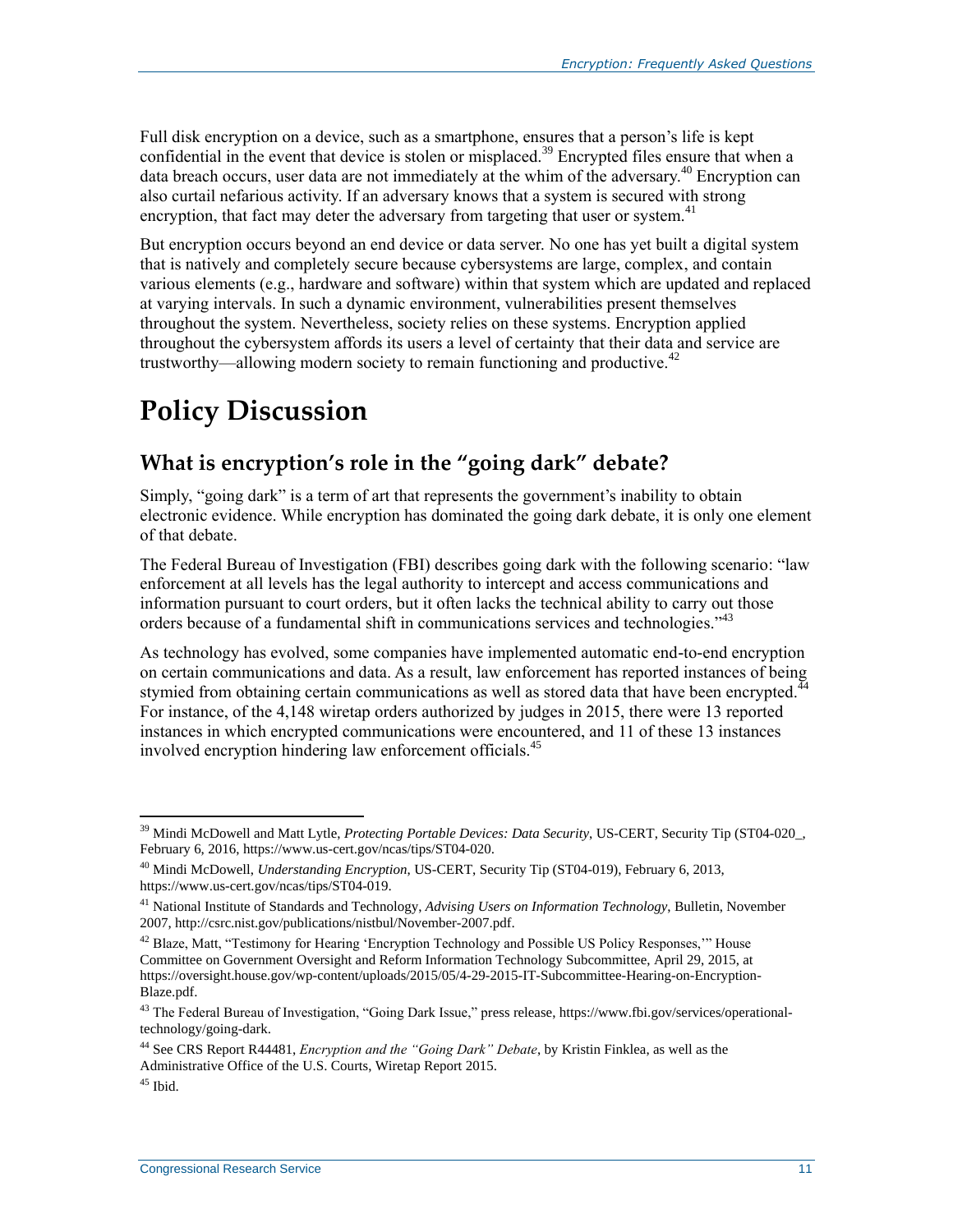### <span id="page-14-0"></span>**What is to gain through using encryption?**

Information security, or the security of information in computer systems, is based on a model with three elements.<sup>46</sup>

- *Confidentiality* means "preserving authorized restrictions on access and disclosure, including means for protecting personal privacy and proprietary information." Stated otherwise, confidentiality ensures that when a user sends another user a message, they are certain that only those two users are able to read that message.
- *Integrity* means "guarding against improper information modification or destruction, and includes ensuring information nonrepudiation and authenticity." Stated otherwise, integrity ensures that when a user sends a message to another user, the message arrives as the sender intends, without alteration.
- *Availability* means "ensuring timely and reliable access to and use of information." Stated otherwise, availability ensures that when a user sends a message to another user, that message is available for the recipient to access when they so choose.

Cybersecurity professionals have tools available to them to help ensure integrity and availability. Hash values allow users to try to ensure the integrity of information, and dynamic routing tries to ensure the availability of information when a user requests it.<sup>47</sup> Ensuring the confidentiality of information had been challenging, until encryption became ubiquitous.

Encryption is a tool that users and cybersecurity professionals can employ to try to ensure that their data and communications remain confidential. As Jay Healey said, "The attackers are beating us in every area. And always have been. The one place that aids the defenders, the one place the mathematics is on our side, is on encryption. In that one area, we are stronger than they are." $48$ 

Also, by employing strong cryptosystems, users can achieve a level of integrity in their data and communications. Although encryption itself would not stop an adversary from intercepting and manipulating data, the altered data would not be readable by the user since the alteration would change one of the inputs (the ciphertext) in the cryptosystem. As a result, they would be made aware of illegitimate alterations to their data.

This extra layer of security also helps to mitigate the onslaught of attacks users face every day. In the physical world, an attacker would need to be physically near its target to carry out an attack. But online, attackers can automate a coordinated attack against many targets regardless of physical location because of the interconnected nature of the public Internet. Encrypting data mitigates the potential attacks users may face when they connect online.

 $\overline{a}$  $46$  This model is codified in 44 U.S.C. §3552, from which the definitions are taken.

<sup>&</sup>lt;sup>47</sup> "Dynamic routing" describes a technique where a network would select the optimal path for data traversing the network to optimize deliver of the data based on real-time network load.

<sup>48</sup> Jason Healey, "Cyber Risk Wednesday: 2016 Threat Landscape," Panel Discussion at the Atlantic Council, Washington, DC, December 9, 2015, http://www.atlanticcouncil.org/events/past-events/cybersecurity-expertscautiously-optimistic-about-2016.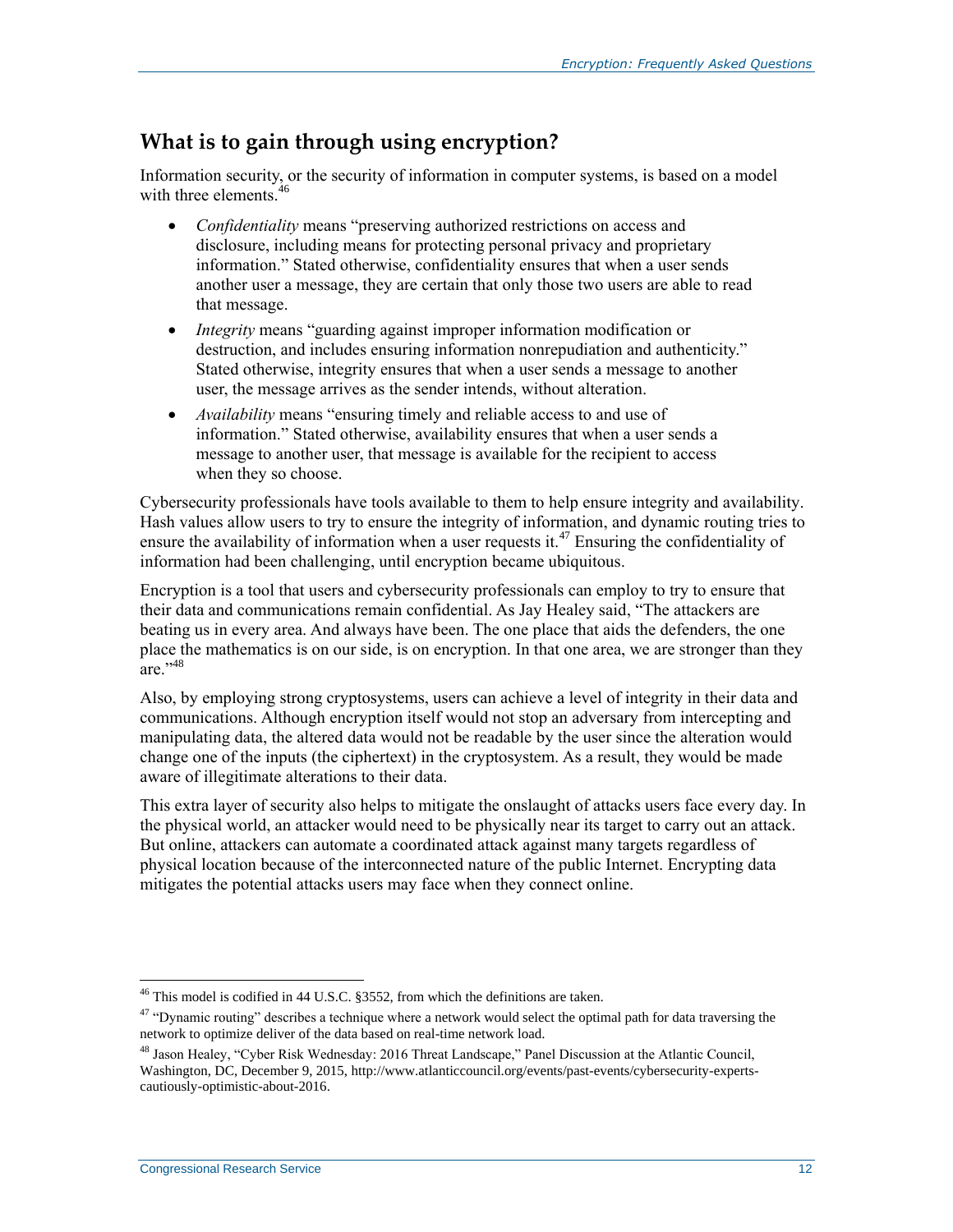### **What is lost through using encryption?**

The spread of ubiquitous encryption occurred faster than many other technologies were adopted. The speed at which encryption was promulgated left many end-users without the time to consider the implications of employing strong encryption for their data.

If a user were to forget or otherwise lose the key, the data would remain in a ciphertext state and stay unreadable to that otherwise legitimate user.

With full-disk encryption by default, users have the opportunity to encrypt data without judging the sensitivity of that data first. A user's data may be sensitive, but not require strong security. In the physical world, a user may keep a diary in a locked desk drawer, but in the digital world, that same diary may be encrypted preventing access by anyone other than that user. The implications for that level of protection are generally not considered by users when they employ encryption.<sup>49</sup>

Strong encryption may deny otherwise-authorized users from accessing shared information, such as family photos and tax records, in the event that the user who maintains the key is not available to decrypt information.<sup>50</sup> This level of security is also a contributing factor to the encryption element of the going dark debate.

### **What are the Fourth and Fifth Amendment implications?**

Generally, impositions on the Fourth Amendment right to security of papers and effects against unreasonable searches and seizure is considered satisfied upon an independent judge issuing a warrant or other court order to access that information.

Fifth Amendment concerns are more nuanced. The Fifth Amendment protects an individual's right not to be compelled to give incriminating evidence against oneself.<sup>51</sup> Depending on the facts of the case, this might include providing one's passcode to a locked device. In the pre-digital era, the Supreme Court employed a distinction between requiring an individual to disclose a safe combination, which impermissibly required the target to reveal the contents of his mind, and handing over a safe key, which did not. However, the Court has yet to state whether this same dichotomy should apply to passcodes and passwords employed in more modern technology, and the lower courts are only in the early stages of developing case law on this subject.<sup>52</sup>

### **What are the trade-offs?**

The encryption debate today is a debate of values. On one hand, there is the core value of individual security, and privacy from each other and from the state. On the other hand, there is the core value of national security, that security of the state is necessary to ensure the security of the individual.

<sup>49</sup> Shahani, Aarti, "Mom Asks: Who Will Unlock Murdered Daughter's iPhone?," *National Public Radio*, March 30, 2016, at http://www.npr.org/sections/alltechconsidered/2016/03/30/472302719/mom-asks-who-will-unlock-hermurdered-daughters-iphone.

<sup>50</sup> Kalat, Andrew, "Online, No One Knows You're Dead," ShmooCon 2016 presentation, January 11, 2016, at https://archive.org/details/Online\_No\_One\_Knows\_Youre\_Dead.

<sup>51</sup> See U.S. Constitution, Amendment V.

<sup>52</sup> See CRS Report R44407, *Encryption: Selected Legal Issues*, by Richard M. Thompson II and Chris Jaikaran, for a more detailed look at this case law.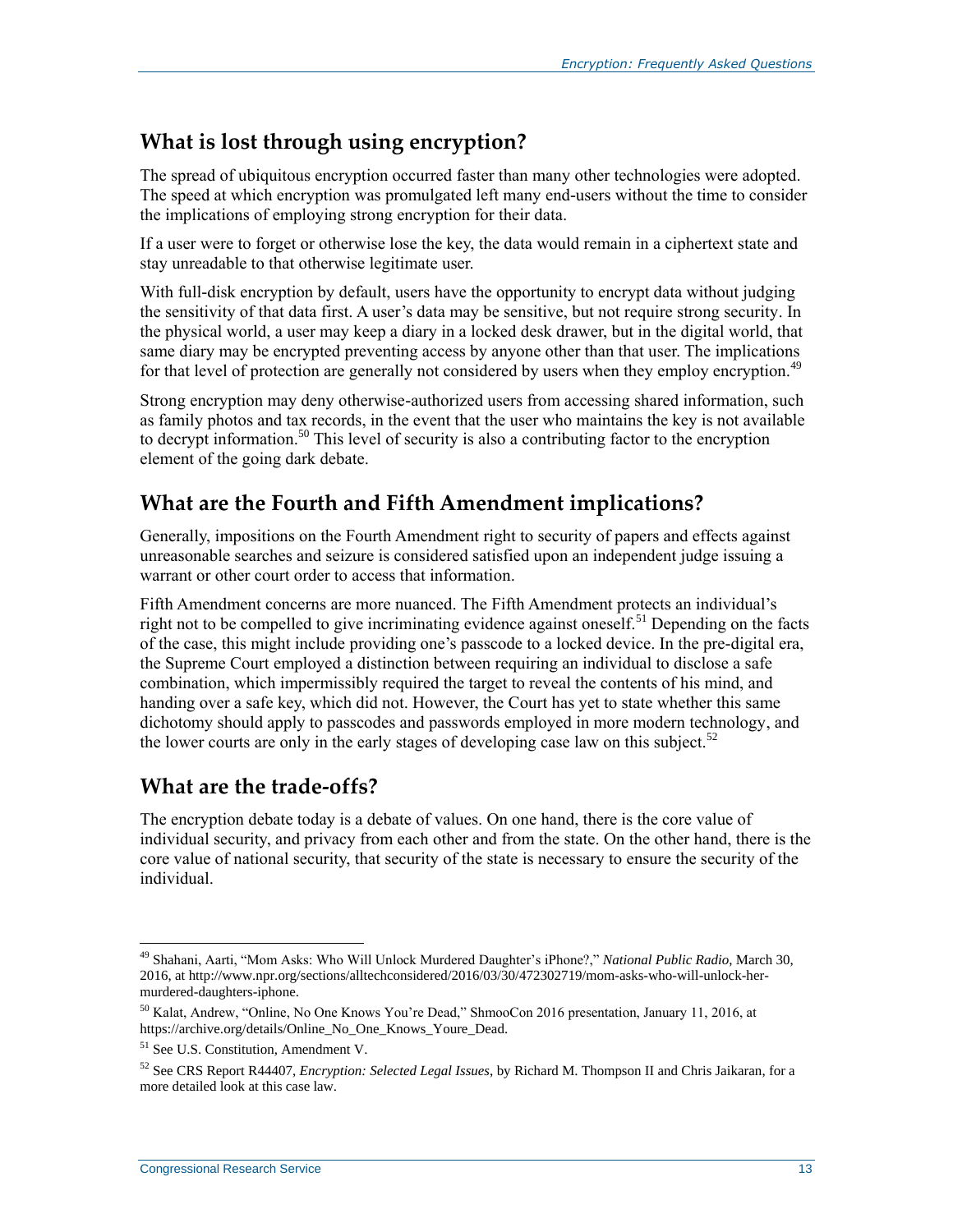Evaluation of the individual (or information) security versus national security values is hampered by lack of information. Both sides of the debate have presented general arguments and scenarios about the risks they hope to mitigate. The public debate on encryption has lacked information on the specific threats that strong, end-to-end encryption mitigates and why another form of encryption would put the public at risk. Conversely, the public debate has also lacked specific information on how strong, end-to-end encryption has stymied security activities and put the public at risk. Without this specific information, the public is generally unable to accurately determine the risk presented by encryption, or the lack of it. Instead, the debate is informed by extreme cases which present dire scenarios from which to form a position, but which may not accurately reflect the risk involved.

#### **Information Security**

As discussed above, individual users are under constant attack online from adversaries near and far. The ease with which attacks can be carried out, regardless of geographic location, further exasperates information security professionals. Encryption is a tool information security professionals and end-users can employ to ensure the data under their care remains confidential and its integrity remains intact.

The systems users rely upon are under similar attack. Some of these systems govern lifesustaining and life-saving applications, such as wireless medical devices.<sup>53</sup> Pervasive encryption within these systems helps ensure the trustworthiness of those systems.

Additionally, any system that stores a key would also be vulnerable to an insider threat. An insider, or authorized user or employee, is a threat to such a system because they have legitimate access to the system. Insiders can violate security policies and compromise the security of a system unintentionally or intentionally.<sup>54</sup>

However, information security costs users in both time and computing power. Users also lose opportunities for their information to become available to loved ones or investigators if they are a victim and unable to provide the information.<sup>55</sup> Additionally, users may have a false sense of security through misconfigured cryptosystems which are vulnerable to a variety of attacks.

#### **National Security**

 $\overline{a}$ 

Some have argued that the advances in technology have surpassed the government's ability to keep pace.<sup>56</sup> Without a balance between the advances in technology and government capabilities, some argue that law enforcement agencies at all levels are unable to enforce the rule of law through effective investigations. With this perceived imbalance, crimes online (such as child

<sup>&</sup>lt;sup>53</sup> Food and Drug Administration, "Radio Frequency Wireless Technology in Medical Devices," Guidance for Industry and Food and Drug Administration Staff, August 14, 2013, at http://www.fda.gov/downloads/MedicalDevices/ DeviceRegulationandGuidance/GuidanceDocuments/ucm077272.pdf.

<sup>&</sup>lt;sup>54</sup> Insiders could also unknowingly violate security policies; for instance, by clicking on attachments or links in a suspicious email, they could fall prey to a phishing scam and expose their computer and the larger network to exploitation. There are also examples of users knowingly violating their organizations security policies, such as Edward Snowden, Chelsea Manning, and Robert Hastings.

<sup>55</sup> Andrew Kalat, "Online, No One Knows You're Dead," ShmooCon 2016 presentation, January 11, 2016, at https://archive.org/details/Online\_No\_One\_Knows\_Youre\_Dead.

<sup>56</sup> James Comey, "Going Dark: Are Technology, Privacy, and Public Safety on a Collision Course?," *Prepared Remarks for the Brookings Intuition*, October 16, 2014, at https://www.fbi.gov/news/speeches/going-dark-aretechnology-privacy-and-public-safety-on-a-collision-course.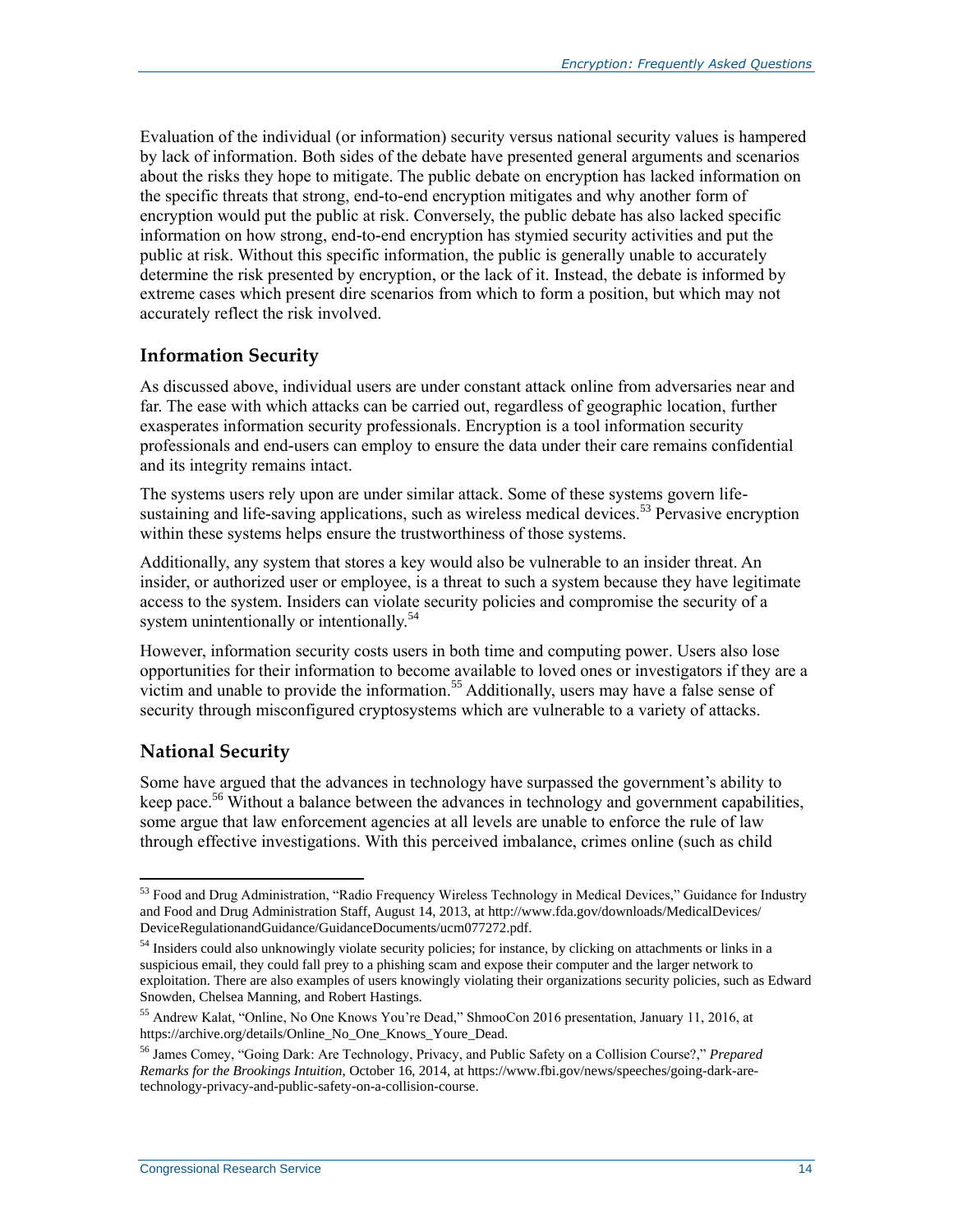pornography and financial thefts) and crimes against online infrastructure (such as ransomware and denial of service attacks) will arguably go un- or under-investigated.

Additionally, encryption technologies help enable criminal associations to persist, such as the indoctrination of a lone wolf terrorist by foreign actors, and limit the ability for law enforcement to intervene for the safety of our communities.

The proposal from those championing national security is based on the premise that law enforcement must investigate criminal activity to maintain rule of law.<sup>57</sup> The discussion has generally not addressed the level of criminal activity that may go un- or under-investigated (through evidence being encrypted or otherwise) for the government to still maintain the rule of law. This is an element of the debate which some hope to entertain in 2017.<sup>58</sup>

#### **What current legislative proposals exist?**

In the second session of the  $114<sup>th</sup>$  Congress, Members have introduced a variety of legislative proposals to address elements of the encryption issue. **[Table 1](#page-17-0)**, below, highlights bills that address elements of the encryption debate.

<span id="page-17-0"></span>

|                    |                                            | ິ                                                                                                             |                                                                                                |
|--------------------|--------------------------------------------|---------------------------------------------------------------------------------------------------------------|------------------------------------------------------------------------------------------------|
| <b>Bill Number</b> | <b>Bill Title</b>                          | <b>Summary</b>                                                                                                | <b>Status</b>                                                                                  |
| H.R. 4528          | <b>ENCRYPT Act of 2016</b>                 | Would prevent states from passing<br>laws mandating decryption or<br>backdoors.                               | Referred to the House<br>Judiciary, and Energy and<br>Commerce committees                      |
| H.R. 4839          | <b>Protect Our Devices Act</b><br>of 2016  | Prohibits the federal government<br>from requiring an entity to break the<br>encryption of a communication.   | Referred to the House<br>Intelligence and Judiciary<br>committees.                             |
| H.R. 4651          | Digital Security<br>Commission Act of 2016 | Would create a commission to study<br>technology challenges and<br>recommend policy solutions to<br>Congress. | Referred to the House<br>Energy and Commerce,<br>Judiciary, and Foreign<br>Affairs committees. |
| S. 2604            | Digital Security<br>Commission Act of 2016 | Would create a commission to study<br>technology challenges and<br>recommend policy solutions to<br>Congress. | Referred to the<br>Committee on Homeland<br>Security and<br>Governmental Affairs               |

#### **Table 1. Status of Selected Encryption Legislation**

Introduced in the  $114<sup>th</sup>$  Congress

**Source:** Congress.gov and CRS analysis.

**Notes:** The status of these bills is current as of September 28, 2016.

Additionally, Senators Burr and Feinstein have made a discussion draft of their proposal publicly available, but it has not yet been introduced.<sup>59</sup> The Burr-Feinstein draft, otherwise titled the

<sup>&</sup>lt;sup>57</sup> James Comey and Sally Quillian, "Going Dark: Encryption, Technology, and the Balances Between Public Safety and Privacy," Statement before the Senate Judiciary Committee, July 8, 2015, at https://www.fbi.gov/news/testimony/ going-dark-encryption-technology-and-the-balances-between-public-safety-and-privacy.

<sup>58</sup> James Comey, "Remarks to the 2016 Symantec Government Symposium," August 30, 2016, at https://www.cspan.org/video/?414522-1/fbi-director-james-comey-addresses-concerns-voter-database-breaches.

<sup>59</sup> A copy of the draft is available on each Senator's website, at http://www.burr.senate.gov/imo/media/doc/ BAG16460.pdf or http://www.feinstein.senate.gov/public/index.cfm?a=files.serve&File\_id=5B990532-CC7F-427F- (continued...)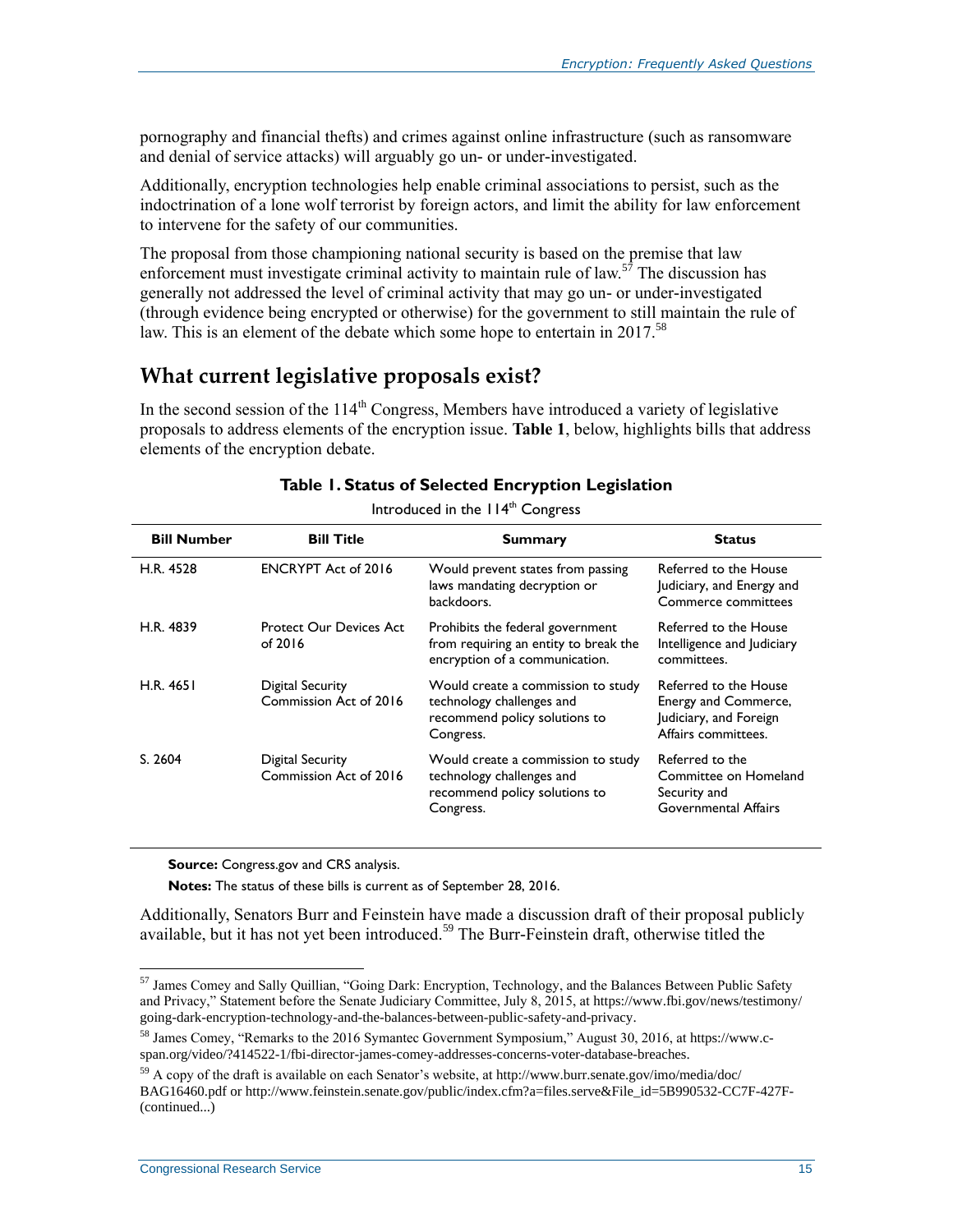"Compliance with Court Orders Act of 2016," would require a provider of computing services to either decrypt a communication or assist the government in decrypting the message in compliance with a court order. Under this proposal, a judge could issue a court order invoking this act in one or more of the following cases: (a) the crime resulted in or threatened death or serious bodily harm; (b) foreign intelligence, espionage and terrorism; (c) crimes against minors; (d) violent felonies; (e) serious Federal drug crimes; or (f) the state equivalents of any of the above.<sup>60</sup>

## **What other policy options have been discussed to address encryption?**

- **Continue to allow the courts to develop case law on encryption**. This status quo option would continue to allow cases such as the one concerning the San Bernardino iPhone to come up in courts.<sup>61</sup> But after a few years of this strategy both the government and the technology community are coalescing around a view that Congress legislate on the matter of the availability of encryption and law enforcement's access to encrypted communications, in order to provide uniformity and certainty.<sup>62</sup> Additionally, some have suggested that barring congressional action, market forces and other stakeholders (such as other governments) would be in a position to drive policy.<sup>63</sup>
- **Force platforms to maintain a way to access the plaintext of data.** Rather than focus on the users, this proposal would focus on the platform itself. In this reference, a platform is the suite of hardware, software, or databases that support the service being used (e.g., the Messages application for Apple, Inc. devices). This would allow a solution to arrive at scale, that is, for many users at once, since the providers of the encryption service would build in a mechanism to read plaintexts of data using their platform rather than rely on the individual compliance from users. However, this proposal would, by its nature, introduce a weakness in the security of that platform, one which would likely become the target for adversaries. Although the solution would apply across all users for legitimate access, it would be equivalent to providing adversaries with the opportunity to access the data for all users. One example of this proposal is for platforms to act as administrators of devices or services they provide, and use their administrator access to provide data to law enforcement.<sup>64</sup>

l

<sup>(...</sup>continued)

<sup>9942-559</sup>E73EB8BFB.

<sup>60</sup> For further information and analysis on legislative proposals, see CRS Report R44481, *Encryption and the "Going Dark" Debate*, by Kristin Finklea.

<sup>61</sup> For more information on the San Bernardino iPhone case, please see CRS Report R44407, *Encryption: Selected Legal Issues*, by Richard M. Thompson II and Chris Jaikaran.

 $62$  Testimonies provided by Bruce Sewell, representing Apple, Inc., and Cyrus Vance, representing the National District Attorney's Association to the House Judiciary Committee on March 1, 2016, at https://judiciary.house.gov/hearing/theencryption-tightrope-balancing-americans-security-and-privacy/.

<sup>&</sup>lt;sup>63</sup> Chris Inglis, "Statement Before The Senate Armed Service Committee," Testimony on Cybersecurity and U.S. National Security, July 14, 2016, at http://www.armed-services.senate.gov/imo/media/doc/Inglis\_07-14-16.pdf.

<sup>64</sup> Robert Thibadeau, "There Should Be No Encryption Backdoors, Only Front Doors," The Draft Trust Alliance, February 17, 2016, at https://www.drivetrust.com/wp-content/uploads/sites/2/2016/02/ No\_Encryption\_Backdoors\_Just\_Front\_Doors.pdf.